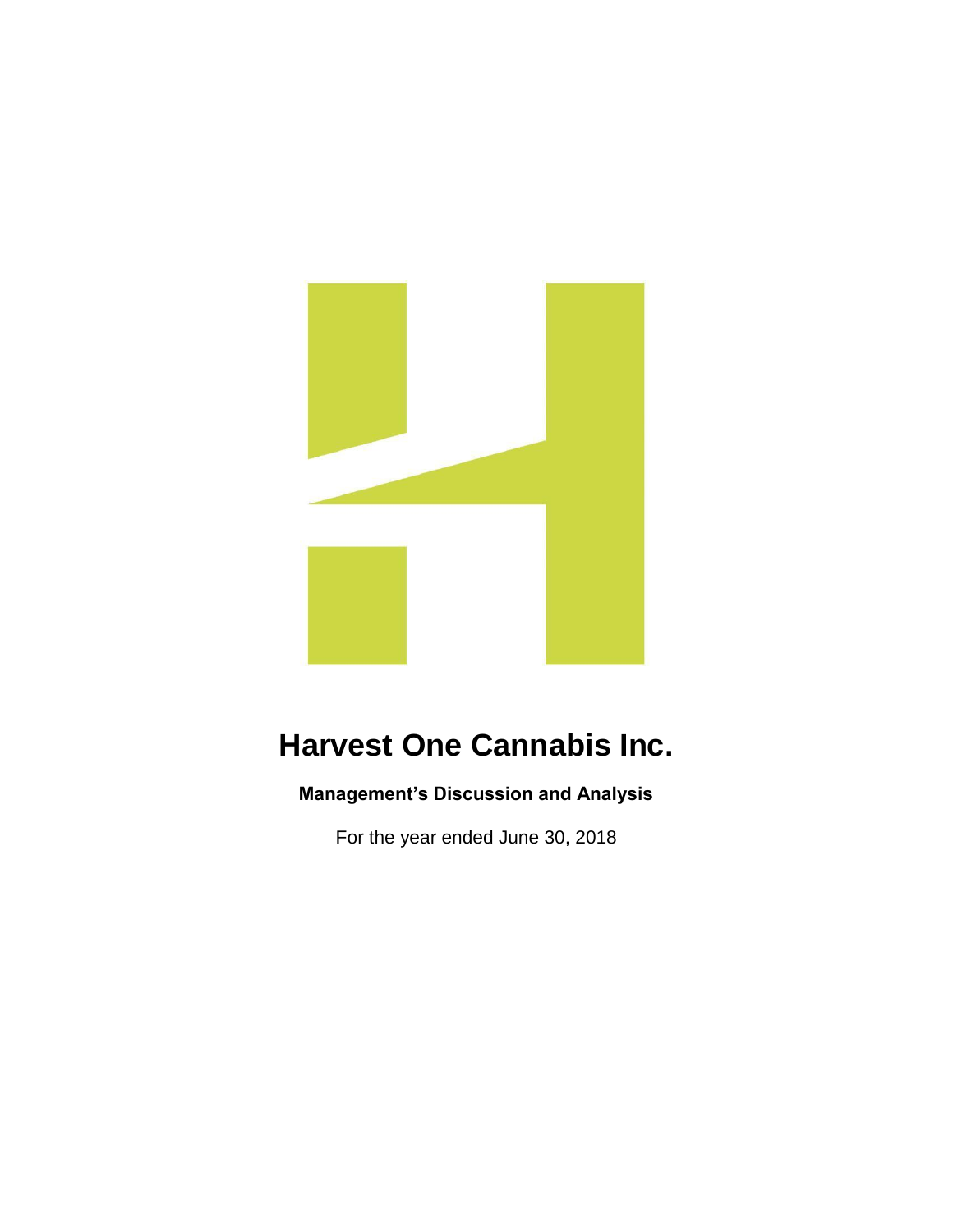# **INTRODUCTION**

This Management's Discussion and Analysis ("MD&A") should be read in conjunction with the audited consolidated financial statements and related notes thereto of Harvest One Cannabis Inc. ("Harvest One" or "us" or "we" or "our" or the "Group" or the "Company") for the year ended June 30, 2018, which have been prepared in accordance with International Financial Reporting Standards ("IFRS") as issued by the International Accounting Standards Board ("IASB"). All amounts are expressed in Canadian dollars unless otherwise stated. This MD&A has been prepared as of October 26, 2018 and includes certain statements that may be deemed "forward-looking statements". Investors are directed to the section "*Risks and Uncertainties*" and to page 29 for a statement on forward-looking information included within this MD&A.

#### **BUSINESS OVERVIEW**

Harvest One is a global cannabis company that develops and provides innovative lifestyle and wellness products to consumers and patients in regulated markets around the world. The Company's range of lifestyle solutions is designed to enhance quality of life for customers. The Company is based in British Columbia, Canada and its common shares are listed on the TSX Venture Exchange ("TSX-V") under the symbol "HVT". Harvest One is a global House of Brands through its wholly-owned subsidiaries: United Greeneries Ltd. ("United Greeneries"), a Canadian Licensed Producer of cannabis; Satipharm Limited ("Satipharm"), the Group's medical and nutraceutical arm; and Dream Water Global ("Dream Water"), the Group's consumer arm. The Company also has exposure to the retail vertical through its investment in Burb Cannabis Corp. ("Burb") and will shortly close the acquisition of PhytoTech Therapeutics Ltd. ("PhytoTech" or "PTL"), an Israeli based pharmaceutical research and development company.



United Greeneries was originally licensed to produce and sell medical cannabis under the *Access to Cannabis for Medical Purposes Regulations* ("ACMPR") and is currently working with Health Canada to transition its license to the new *Cannabis Act*. United Greeneries received its license (the "License") to cultivate cannabis on June 28, 2016, and on October 13, 2017 received an amendment to its license to allow for the sale of medical cannabis products to the public. United Greeneries' primary operations are based in Duncan, British Columbia (the "Duncan Facility"). United Greeneries also received a Dealer's License on June 18, 2018.

Satipharm is an international medical cannabis brand with focus on oral delivery technologies currently servicing the European, Australian and New Zealand markets. Satipharm holds the exclusive global marketing and distribution rights to a Gelpell® Microgel technology for all cannabis related products.

Dream Water manufactures and sells a 74 ml, 0-calorie, liquid sleep shot and along with its sleep powder, Dream Water helps promote relaxation and support restful sleep.

PhytoTech develops cannabinoid-based drug products for a variety of clinical trials, one of which uses Satipharm's proprietary Gelpell® capsules.

Burb, short for suburb, are brick and mortar retail stores that will initially be servicing the communities outside of the busy metropolitan centres with two initial stores opening in Port Coquitlam, BC and an additional 8 to 10 stores in the Province by mid 2019.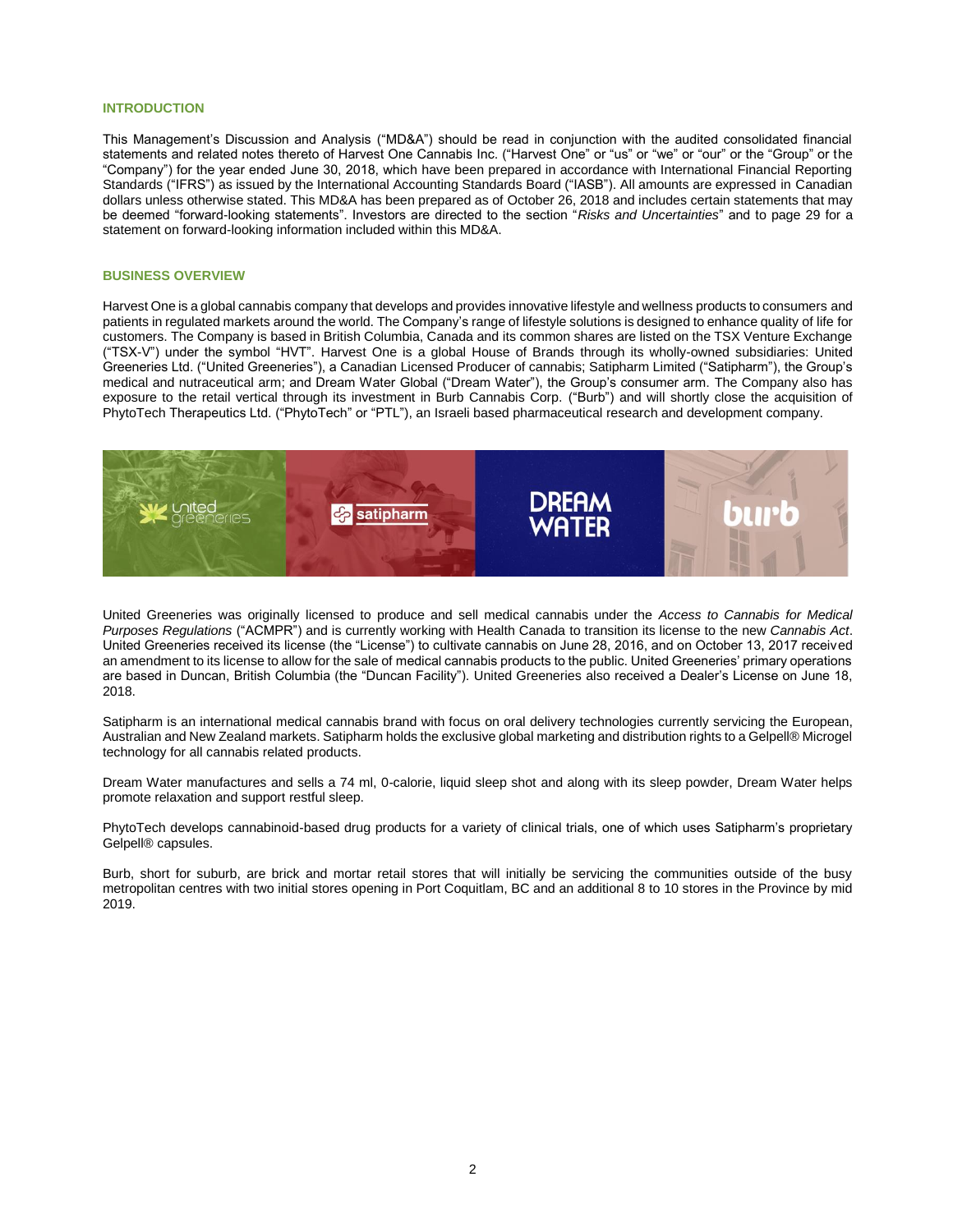# **HIGHLIGHTS**

- The Company made an investment in Burb, a new BC-based retailer of cannabis and cannabis-related products (*See Description of Business and Recent Developments – Investment in Burb CannabisCorp.*);
- United Greeneries entered into supply agreements with and delivered high quality, craft cannabis to Manitoba Liquor and Lotteries Corporation ("MLLC"), the Ontario Cannabis Retail Corporation ("OCRC") and the British Columbia Liquor Distribution Board ("BCLDB") for the adult-use market which launched on October 17, 2018. United Greeneries has also been approved as a registered supplier with the Saskatchewan Liquor and Gaming Authority ("SLGA") (*See Description of Business and Recent Developments – United Greeneries*);
- Mr. Frank Holler and Mr. David Hyde joined the Company's Board and Advisory Board, respectively and Mr. Will Stewart, Ms. Ann Gallery, Mr. Gord Davey, Ms. Marien Segovia joined the Company Senior Leadership Team (*See Description of Business and Recent Developments – Harvest One; Changes in Management and Directors*);
- Positive results were returned from the completed Phase 2 clinical trials undertaken by Israeli-based PhytoTech which used Satipharm's proprietary cannabidiol ("CBD") capsules (*See Description of Business and Recent Developments – Satipharm; Satipharm's Medical Testing*);
- The Company appointed Mr. Grant Froese as Chief Executive Officer ("CEO") and Mr. Andrew Kain as Chief Operating Officer and General Counsel ("COO") (*See Description of Business and Recent Developments – Harvest One; Changes in Management and Directors*);
- The Company entered into a Share Sale Agreement ("SSA") with Australian-based MMJ PhytoTech Limited ("MMJ") for the purchase of 100% of Israeli-based PhytoTech (*See Description of Business and Recent Developments – Harvest One; Acquisition of PhytoTech*);
- United Greeneries received a Dealer's License pursuant to the *Controlled Drugs and Substances Act* ("CDSA") to import narcotics into Canada and export its medical cannabis products to other markets with favourable medical cannabis regulations (*See Description of Business and Recent Developments – United Greeneries*); and
- The Company acquired all of the outstanding shares of Dream Water Products Canada Inc. ("Dream Water Canada") and Sarpes Beverages, LLC ("Dream Water USA") (*See Description of Business and Recent Developments – Harvest One; Acquisition of Dream Water*).

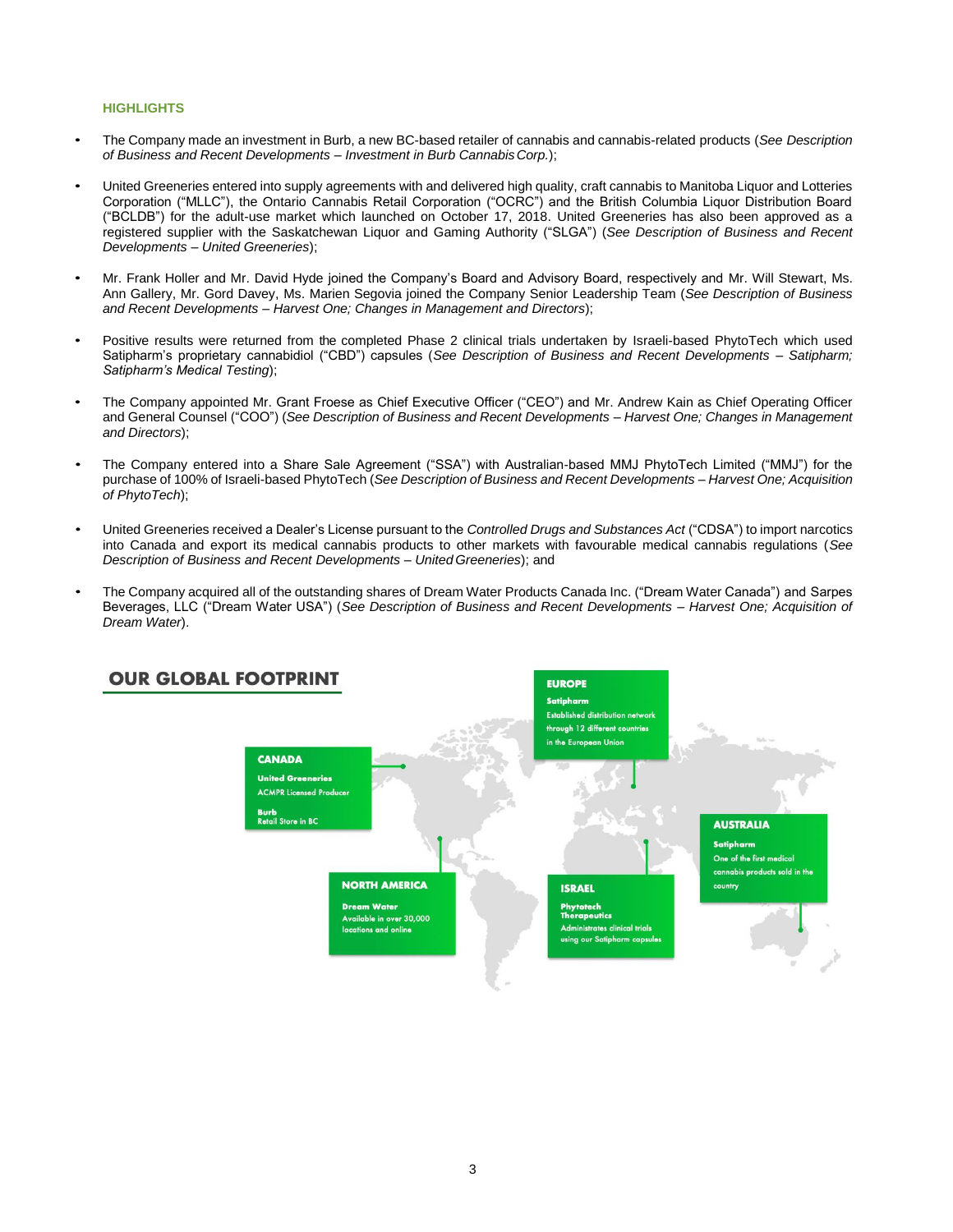# **INDUSTRY OVERVIEW**

#### **Cannabis Regulatory Framework in Canada**

On April 13, 2017, the Canadian government introduced Bill C-45, also known as the *Cannabis Act* (the "Act"), which aims to protect youth, ensure public health and safety, deter criminal activity and reduce the burden on the criminal justice system in relation to cannabis. On June 21, 2018, the Act became law after receiving Royal Assent in the Senate. On October 17, 2018, the Act and its supporting regulations came into force to create a legal market for recreational cannabis by establishing a licensing regime for the production, processing, distribution and sale of recreational cannabis. This was previously prohibited unless authorized under the CDSA and its regulations, such as the ACMPR. Provincial governments continue to formalize their own regulations and policies around the significant issues of distribution and sale of recreational cannabis within each province.

The ACMPR, which was introduced in February 24, 2016, has been repealed with the introduction of the Act and previous holders of licenses under the ACMPR are deemed to have licenses under the Act. As such, producers are able to sell both medical and recreational cannabis, as authorized by their licenses. Provinces and territories are now responsible for developing, implementing, maintaining and enforcing systems to oversee the distribution and sale of cannabis and each producer must operate within these systems.

Under the Act, dried flowers, oils, and soft-gels are permitted products in the recreational cannabis market. The federal government has indicated that value-added products such as cannabis edible products and concentrates will be legal for sale approximately one year after October 17, 2018.

#### **International Legislation related to Harvest One Operations**

#### European Union

Although all member countries of the EU must abide by United Nations 1961 Single Convention on Narcotic Drugs, each country is free to set their own nation rules and policy in relation to medical cannabis. Recently, there have been significant legislative changes in EU countries, including the Netherlands, Italy, Ireland, Germany and the United Kingdom.

In particular, on January 19, 2017, the German Bundestag voted to legalize cannabis for medical consumption, which came into effect in March 2017. The new legislation limits the sale and use of medical cannabis to patients suffering from multiple sclerosis, epilepsy, chronic pain, and lack of appetite or nausea related to cancer treatments. Through its national health insurance system, Germany will also become the first country in the world to cover the cost of medical cannabis for any therapeutic application approved by a physician. With a population of approximately 80 million people, Germany is expected to become the largest market for medical cannabis in the EU.

Further, in September 2018, the UK Department of Health and Social Care recommended to the UK government that cannabisderived medicinal products be made available to UK patients. Legislation to allow this is anticipated to be passed in the coming months.

#### Australia

Legislation came into effect on October 30, 2016 to allow legal cultivation, production and manufacturing of medicinal cannabis products in Australia. This scheme is administered by the Commonwealth Department of Health through the Therapeutic Goods Administration (the "TGA") and the Office of Drug Control. This legislation is designed to work together with the therapeutic goods legislation, and state and territory legislation, to make medicinal cannabis products available to certain patients. The term "medicinal cannabis products" covers a range of cannabis preparations intended for therapeutic use, including pharmaceutical cannabis preparations, such as oils, tinctures and other extracts. Medicinal cannabis products are regulated as medicines in Australia. Generally, medicines imported into, supplied in, and exported from Australia must be entered in the Australian Register of Therapeutic Goods (ARTG), which is administered by the TGA. However, there are other mechanisms for access to medicines that are not registered on the ARTG ("unapproved therapeutic goods"). Medicinal cannabis products supplied in Australia will use these alternative supply pathways while evidence to support registration is gathered through clinical trials. The Therapeutic Goods Act 1989 establishes the regulatory framework for all medicines in Australia. This legislation provides a number of mechanisms to enable access to unapproved therapeutic goods. These mechanisms maintain the same standards for medicinal cannabis products that apply to any other experimental or emerging medicine.

# Cannabidiol

CBD is one of the non-psychotropic cannabinoids in cannabis industrial hemp. In 2016, 30,000 hectares of cannabis were cultivated in the EU. There has been growing interest in CBD in recent years. CBD is not only alleged to have a plethora of beneficial health effects, but it also has no relevant side-effects, even when it is administered at high doses. CBD is increasingly used as a food supplement and in food supplement compositions, and as an ingredient in cosmetics, thereby generating new investments and creating employment in the cultivation and processing of hemp and hemp-derived products. Pharmaceutical products with CBD as an active ingredient have also been developed.

In the EU, CBD is legal and is not considered a medication. CBD is considered a nutritional supplement and thus is freely available on the open market. However, if CBD is used for medical purposes, it can only be obtained by prescription and must be prescribed by a doctor if it meets certain requirements. The EU market is currently Satipharm's main focus, where the market potential for CBD is estimated to be around €2 billion, according to a 2016 report by the Nova-Institute and HempConsult.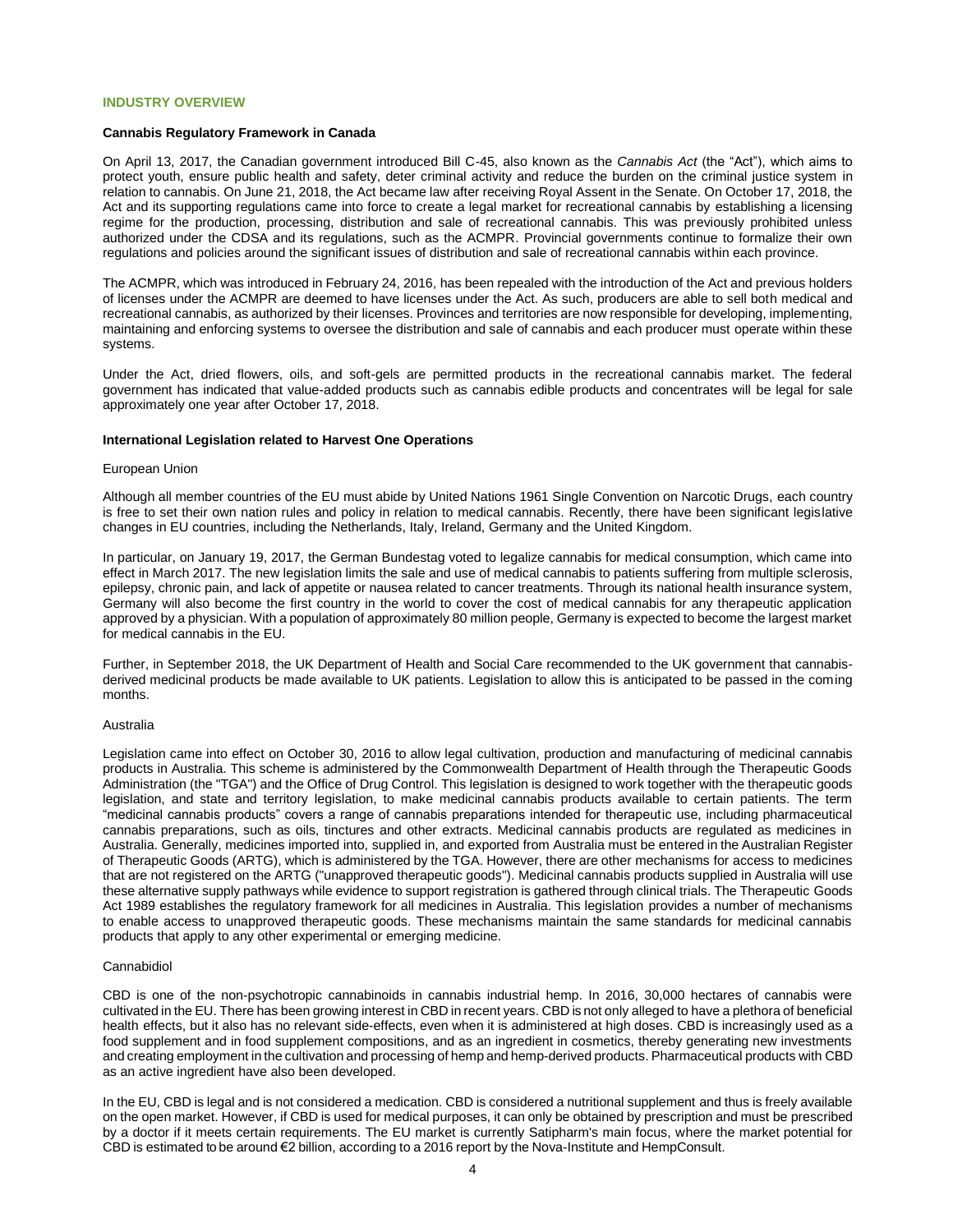# **The Sleep Industry**

The current global sleep aid market is showing significant growth due to a number of factors: the obesity rates are climbing, the population is aging and therefore more people are developing sleep disorders, everything from sleep apnea, restless leg syndrome, to other sleep disorders. The everyday stress of fast paced, hectic lives, the numerous daily stresses from work, financial, family and elder care, the fluctuating stock market, terrorism attacks, the mass shootings, student debt, and political uncertainty are all resulting in more sleepless nights around the world. Given these factors, there is ample room for future growth of sleep lab and home test devices, CPAP devices, premium mattresses and pillows, over the counter, and prescription medications, apps and other services, which make up the growing sleep aid market.

The global sleep aids market was valued at \$49 billion in 2016 and is estimated to reach \$80 billion by 2022. In 2013, over the counter revenue of sleeping aids in the United States reached around US\$402 million, as the major prescription insomnia drugs market has been declining in value due to the expiration of patents and the entry of cheaper generics. These drugs sales in the United States of America total about US\$1.4 billion. However, the non-prescription and over the counter sleeping pills market, valued at US\$576 million, is the fastest growing part of the category.

Today, it's known that more than 17 million adult Canadians suffer from some form of sleep disorder and up to 60% of Canadians are sleep deprived. The fastest growing OTC category in Canada is sleep remedies. It has grown at a rate of +10% year-over-year for the past four years. Sleep disorders have been declared an epidemic in Canada with the lack of sleep having been shown to have a negative effect on health leading to exhaustion, loss in productivity, behavioural changes and even serious illness or accidents. One-third of Canadians sleep less than six hours a night, and research has shown that those suffering from sleep deprivation may be three times more likely to develop diabetes, heart disease and gain weight.

Given the widespread need for improved sleep, consumers are turning to a variety of goods and services which is growing the sleep aid category.

# **DESCRIPTION OF BUSINESS AND RECENT DEVELOPMENTS**

# **Harvest One**

#### *Investment in Burb Cannabis Corp.*

On September 28, 2018, the Company invested in Burb a new BC-based retailer of cannabis and cannabis-related products committed to initially servicing communities outside of busy metropolitan centres. Burb anticipates opening eight stores in BC by early 2019 then acquiring both rural and urban footholds in Alberta, Manitoba, Saskatchewan and Ontario.

Under the terms of the investment agreement the Company invested \$1,750,000 to acquire a 19.99% ownership interest as well as 5-year warrants which will allow the Company to increase its equity position by a further 11.5% in the future. The agreement also provides for the Company to appoint one Board member to the four seat Board as well as certain other overriding veto rights. Harvest One also has a right of first refusal on all subsequent financings as well as an option to acquire 51% of Burb within five years of it opening its second cannabis retail location.

The Company's current investment in Burb represents the maximum investment permitted by a Licensed Producer in a retail cannabis business under applicable BC law and regulation. It also marks the initiation of Harvest One's cannabis retail strategy, a core pillar of the Company's broader vertically integrated corporate strategy.

# *Pending Acquisition of PhytoTech*

The Company has entered into an agreement to purchase 100% of Israeli-based PhytoTech from MMJ for a combined of \$1,000,000 in cash and \$7,000,000 in common shares the price of which is to be determined using a 10-day volume weighted average closing price of the Company resulting in a total purchase price of \$8,000,000. The transaction required approval by MMJ's shareholders which was obtained on October 5, 2018. With the acquisition, Satipharm will gain access to advanced patents in favourable jurisdictions that can be used for further research and development ("R&D") and product development to aggressively pursue the rapidly evolving cannabis market.

#### *Acquisition of Dream Water*

Dream Water is a natural, liquid, 0-calorie sleep shot and sleep powder, that helps promote relaxation and support restful sleep. Dream Water is sold online and in over 30,000 North American retail outlets. The Company entered into definitive agreements and closed the acquisition of all the outstanding shares of Dream Water Canada and Dream Water USA in exchange for a combined US\$12,500,000 in cash and 18,488,952 common shares, representing total consideration of approximately \$33,483,000 (the "Transaction"). As part of this Transaction, the combination of Dream Water Canada and Dream Water USA will become Dream Water Global ("Dream Water"), and Harvest One now owns the worldwide rights and all intellectual property to and for Dream Water. The transaction closed on May 29, 2018.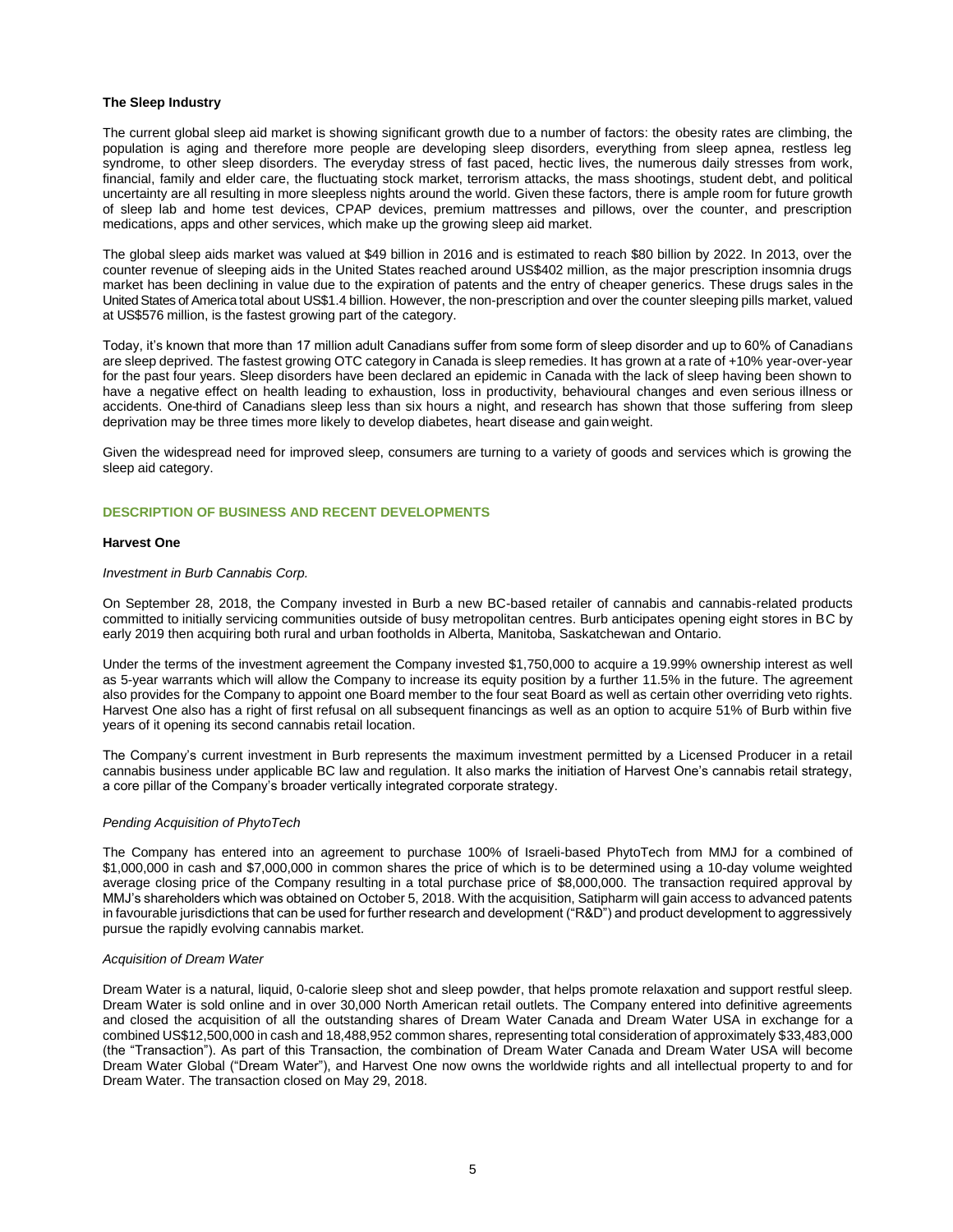# *Financings*

The Company completed two bought deal financings, a convertible debenture issue in December 2017 and an equity issue in January 2018, to raise aggregate gross proceeds of \$60,375,000 (*See Liquidity and Capital Resources*). The Company used approximately \$16,500,000 to acquire Dream Water. The Company's plan is to use the remaining net proceeds for the expansion of the Duncan facility, the build out of the Lucky Lake indoor growing facility, research into the feasibility of an outdoor growing operation, the further development of its Satipharm Gelpell® and Dream Water operations and general working capital.

As a result of the financings, the conversion of the convertible debentures, the acquisition of Dream Water, the exercise of warrants in Harvest One, and the disposition of shares in Harvest One by MMJ, MMJ's ownership position of Harvest One has been diluted from 59.8% to approximately 27.8% as of the date of this MD&A. As of October 26, 2018, MMJ owns 48,333,333 of Harvest One common shares.

# *Changes in Management and Directors*

On May 28, 2018, the Company appointed Jonathan Hartshorn as the new CEO of Satipharm. Mr. Hartshorn holds a degree in Pharmacology and Physiology and is a Fellow of the Institute of Chartered Accountants. He has over 15 years experience in the life sciences arena, including discovery, development, clinical trials and over-the-counter ("OTC") and grocery retail experience, as well as transaction experience including mergers and acquisitions and financings. He has held key leadership positions in Pfizer Consumer Healthcare Ireland, McNeil Healthcare and Venn Life Sciences Plc.

With the acquisition of Dream Water, Tucker Wright was appointed as its new President. Mr. Wright is a North American sales and marketing executive with 10 years' experience with consumer brand companies including BioSteel Sports Nutrition and Moosehead Breweries.

On May 29, 2018, the Company announced that Will Stewart resigned from the Board of Directors due to a conflict of interest which arose when Mr. Stewart became an employee of a competitor. On October 22, 2018, Mr. Stewart rejoined the Company as the Senior Vice President, Corporate and Public Affairs. Mr. Stewart is a leading influencer in the cannabis field, working for years in political and corporate circles to push legalization and reduce stigma through his speeches, interviews, media appearances, and original writing. Mr. Stewart was named a Top 100 Lobbyist for seven consecutive years and received the Queen's Diamond Jubilee Medal for contributions to Canadian public policy. Mr. Stewart has worked with more than a dozen cannabis companies in the sector as a consultant and has also served as a Vice-President of a retail and brand focused cannabis company.

On July 3, 2018, the Company appointed Grant Froese as the new CEO of Harvest One and member of the Board of Directors. Mr. Froese had a 38 year career with Loblaw Companies Limited, last serving as COO, leading operations and merchandising at all levels and has had oversight of information technology, supply chain, digital/e-commerce businesses, marketing, and Loblaw's industry-leading control brands.

On July 3, 2018, the Company appointed Andrew Kain as the new COO and General Counsel of Harvest One. Mr. Kain is a lawyer by profession who brings almost 25 years of extensive corporate, financial and legal experience to the Company. Nick Maltchev, who was appointed interim COO in January 2018, continues with Harvest One as Chief Technology Officer.

On July 3, 2018, the Company appointed Todd Dea as the new President of United Greeneries and Vice President of Operations for Harvest One. Mr. Dea is an entrepreneur who brings 25 years of extensive operational, logistical and transportation expertise through the start-up and running of several successful businesses.

On July 6, 2018, Andreas Gedeon resigned from his position as CEO and also resigned from the Board of Directors. In accordance with the terms of the mutual separation agreement Mr. Gedeon was paid severance of \$750,000.

On September 25, 2018, Stephen Dick, Chief Marketing Officer, left the company to pursue other opportunities.

On September 28, 2018, the Company added the following executives to add further depth to its senior leadership team, Board of Directors and to establish an Advisory Board:

- Frank Holler joins the Harvest One Board of Directors. Mr. Holler is an expert in biotechnology, investment banking and venture capital and his experience, particularly in the pharmaceutical industry and capital markets, strengthens the depth of expertise on the Harvest One Board;
- David Hyde joins the newly formed Harvest One Advisory Board. Mr. Hyde is the only Canadian member of the Security Committee for the Foundation of Cannabis Unified Standards;
- Ann Gallery joins Harvest One as Senior Vice President of Corporate Communications. Ms. Gallery is responsible for managing internal and external communications at Harvest One and its wholly-owned subsidiaries; and
- Gord Davey joins Harvest One as Senior Vice President of Global Sales. Mr. Davey is responsible for strategic planning, execution, sales structure and leadership and will help accelerate the growth and development of Harvest One brands in Canada and throughout the world.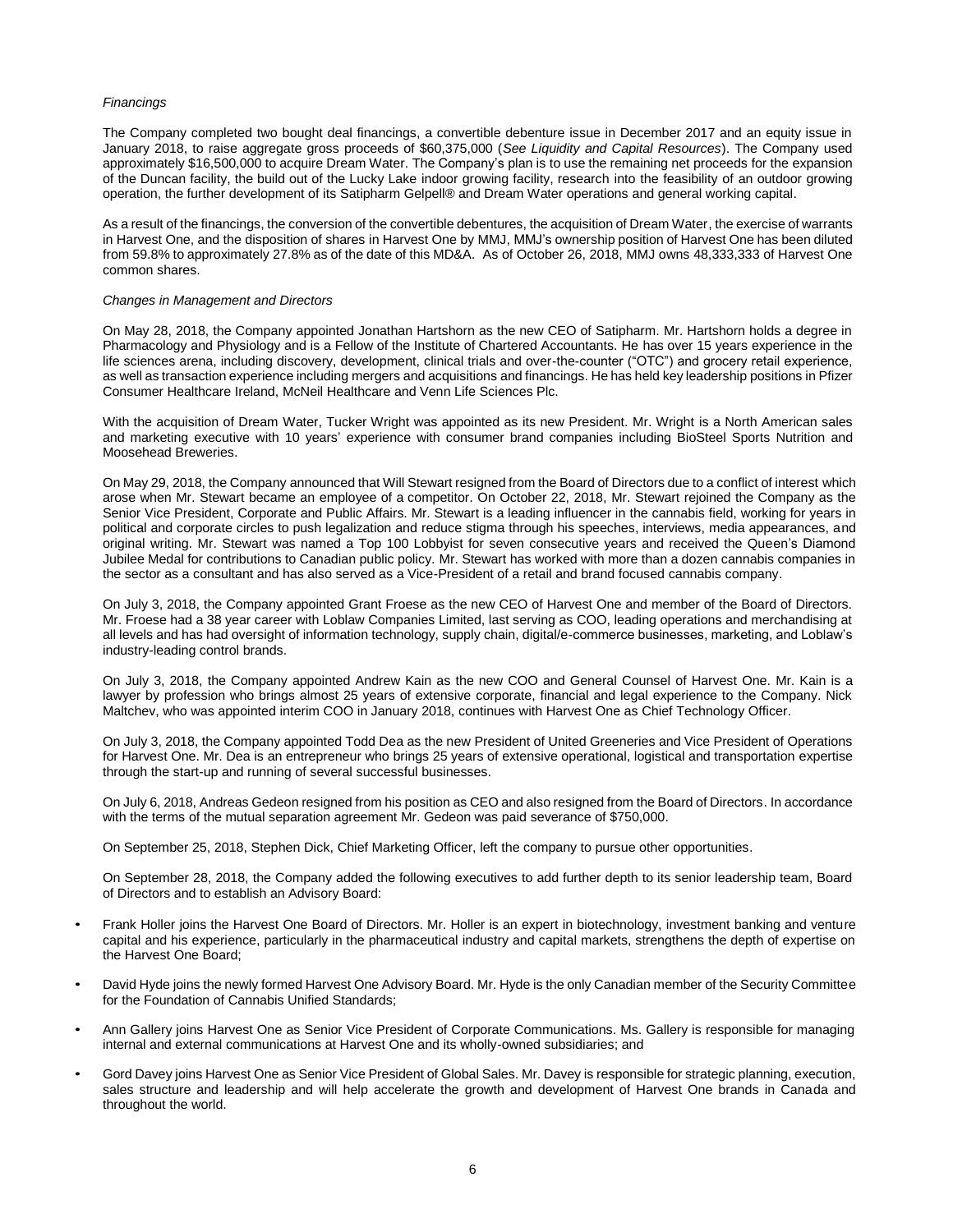### **United Greeneries**

United Greeneries is licensed to produce and sell medical cannabis under the provisions of the ACMPR at its Duncan Facility located in Duncan, British Columbia and is in the process of transitioning to the new Act. United Greeneries has several other projects under various stages of development. The Duncan Facility expansion is a pre-built 10,600 square foot, modular expansion on the Mission Road site, adjacent to the Duncan Facility, with the first module placed on site and currently in the finishing stages of construction and three additional modules to be placed onsite in a staggered construction phase over the next four months. The Mission Road site will be licensed under the current Duncan Facility with an amendment to the existing license underway with Heath Canada. Construction has also commenced on United Greeneries' 60,000 square foot indoor expansion on the Lucky Lake Facility.

United Greeneries is focused on producing and selling premium quality, craft cannabis for the recreational market and medical cannabis and its derivatives for the medicinal market. UG has delivered its premium-quality, craft cannabis to British Columbia, Ontario, Manitoba and Saskatchewan, as per its previously announced provincial supply agreements and approvals. In each of these provinces, United Greeneries has supplied a variety of SKUs from its Royal High branded line of premium- quality dried flower products.

On July 31, 2018 and October 1, 2018, United Greeneries entered into supply agreements with the BCLDB and MLLC, respectively, and United Greeneries was also successfully approved as a registered supplier with the SLGA. Further on September 6, 2018, United Greeneries entered into a supply agreement with the OCRC to supply 15 SKUs of its premium quality Royal High branded cannabis through the Ontario Cannabis Store online portal until the launch of the private retail system, currently scheduled for April 2019.

On June 18, 2018, United Greeneries received a Dealer's License pursuant to the CDSA. The license allows United Greeneries to: (i) import narcotics into Canada, including Satipharm's signature Gelpell® Microgel CBD capsules (ii) export its medical cannabis products to other markets with favourable medical cannabis regulations; and (iii) further engage in R&D of cannabis infused products.

# *Duncan Facility*

The Duncan Facility is situated on a 1.2-acre property that was previously the cold storage building for a large commercial greenhouse growing operation located directly adjacent to a 40-acre land package located on Vancouver Island, British Columbia. The Duncan Facility has approximately 10,000 square feet of cultivation area and high compliance items such as a Level 8 Narcotics Vault and an in-house biochemical and analytical laboratory. In December 2017, United Greeneries completed the construction and licensing of three separate mezzanine rooms with a total area of 2,423 square feet. These rooms house the mother plants and clones to preserve genetics and generate starting material for cultivation. The completion of these rooms allows for the three existing rooms to be used purely for cultivation adding an extra 33% cultivation space, ensuring the Duncan facility now operates at maximum capacity of approximately 750 kg of cannabis per annum. United Greeneries is licensed to produce and sell dried cannabis under the *Act* and is also a licensed dealer under the CDSA.

On the land adjacent to the Duncan facility, which United Greeneries has under lease, a modular expansion is underway that will more than triple the output of the Duncan Facility by early 2019. Four additional modules are being added under the current permit issued by the Cowichan Valley Regional District ("CVRD"), with each module adding approximately an additional 600kgs of dried flower to the production capacity at Duncan. The modular expansion is expected to be completed in the second quarter of 2019 with cultivation expected to commence shortly thereafter. The CVRD permit, originally issued to construct a 15,000 square foot propagation facility, has been reissued for the modular build out as the increase in capacity will enable United Greeneries to better serve its provincial and private partners in the recreational cannabis market in the short-term and maximize on sales during the anticipated shortages of product. The Company will not be proceeding with the propagation facility at this time.

As the expansion of the Duncan Facility constitutes an amendment to United Greeneries' existing ACMPR license, United Greeneries expects licensing of the modules by Health Canada to be completed in conjunction with the completion of each module.

On February 28, 2018, United Greeneries launched a new online retail platform for medical clients. The United Greeneries sale platform allows registered medical users to log in under their own unique profile to browse and shop our full product offerings. Initially the product offering will include two main brands, labeled as Royal High and Captain's Choice; each brand will offer the consumer multiple different strains for purchase. The platform will also offer a customer focused experience while providing the Company with essential customer feedback information to enhance our customer and product offering. The Company continues to focus on establishing its brand within the ever-expanding recreational cannabis market.

# *Lillooet Outdoor Growing Site*

On December 18, 2017, United Greeneries entered into a binding purchase agreement for 398 acres of agricultural land (the "Property") just outside Lillooet, British Columbia. The acquisition of the Property was completed in February 2018. The purchase price for the Property was \$964,000. With the passage of Bill C-45 on June 21, 2018, the Canadian government has indicated that it will allow outdoor growing for recreational cannabis producers. The Company is currently advancing site preparation on the Property for the 2019 growing season and is evaluating plans for a test site to help to determine the viability of various strains for use in the BC environment.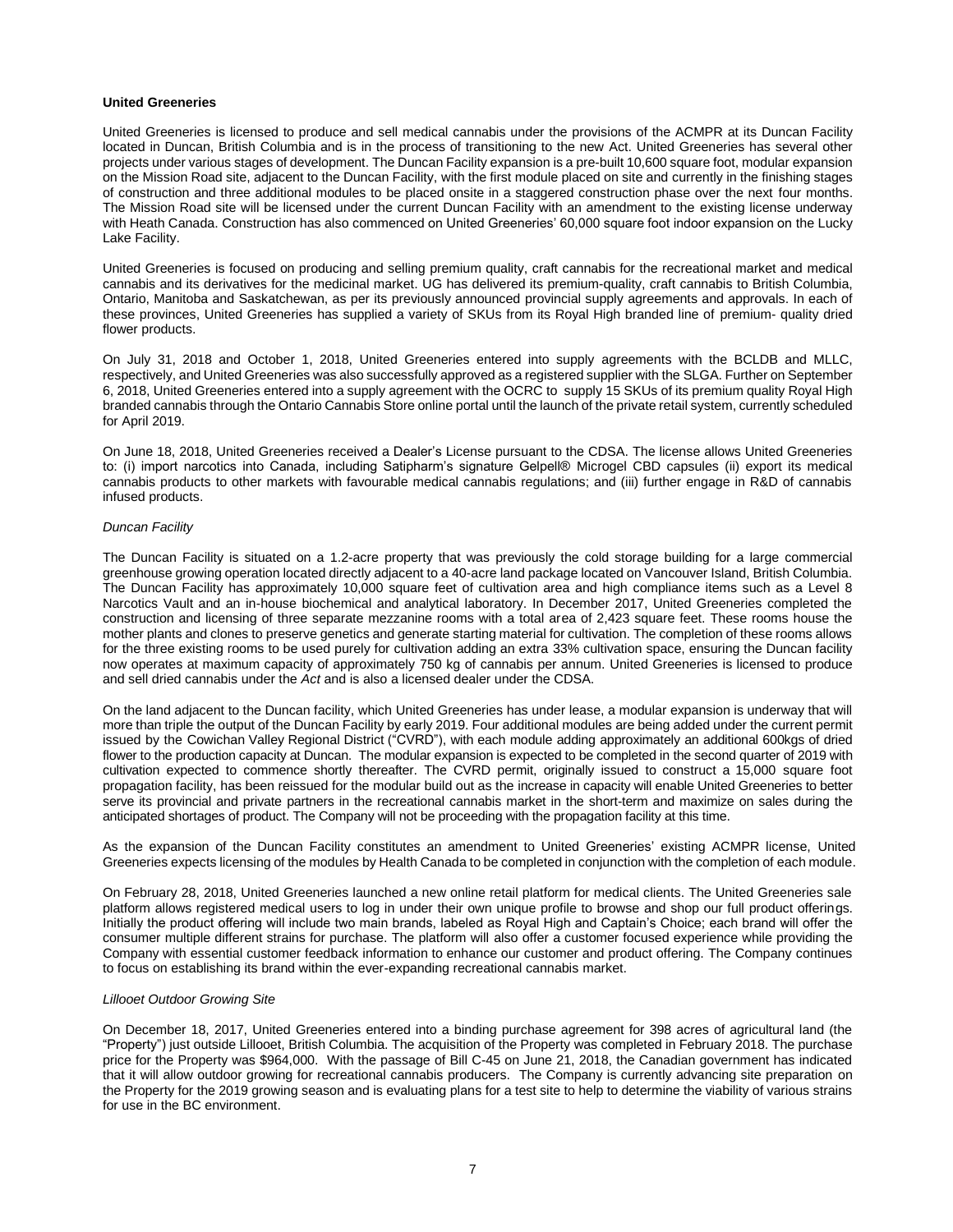#### *Lucky Lake Facility*

The Lucky Lake Facility, located in Lucky Lake, Saskatchewan, is a 62,000-square foot concrete agricultural facility located on over 18 acres of land which is wholly-owned by United Greeneries. Construction has commenced at the Lucky Lake Facility with a revised design which will initially produce approximately 8,000 kgs of premium-quality, craft cannabis. The Company has also submitted its Licensed Producer application and is now advancing through the final stages of approval with Health Canada and expects construction to be complete and the initial licensing under the new Act to occur in the third quarter of the 2019 calendar year, with the first harvest expected in fourth quarter of calendar 2019. United Greeneries is also assessing the additional acreage of the property and exploring the option of utilizing this additional property to grow hemp outdoors in order to support the Company's extraction needs. In 2017, Saskatchewan had approximately 23,000 hectares dedicated to the cultivation of industrial hemp which gives the Company a deep pool of local, specialized knowledge to draw from as the outdoor growing potential of the property is assessed.

United Greeneries has also received substantial support from the municipal and provincial governments to build this facility to its maximum potential and it is expected that UG will add 65 local professionals to its team, adding substantially to the local economy. UG is also exploring educational alliances with local universities, colleges and technical schools in Saskatchewan to further explore research and development and educational advancement opportunities.

#### *Terminated Projects*

On November 20, 2017, the Company announced that United Greeneries entered into a letter of intent with a third party to potentially lease a site for a facility in Chemainus, British Columbia (the "Chemainus Site"). After an extensive due diligence review and a full examination of the site's potential, the Company decided against entering into a definitive agreement to lease the Chemainus Site.

The Company entered into a lease agreement on April 20, 2018 for a lower mainland site, located in Aldergrove, British Columbia (the "Lease") for the construction of a 59,000 square foot facility. The site is located on land included in the Agricultural Land Reserve ("ALR") as governed by the *Agricultural Land Commission Act* of British Columbia. On July 13, 2018, the ALR Regulations were amended to allow Local and First Nations governments to prohibit cannabis production in the ALR within their communities, unless the product is grown in a way that preserve the productive capacity of the agricultural land, essentially giving local and First Nations' governments the ability to prohibit cement-based, industrial-style, cannabis-production facilities within ALR land. The Company has recently completed a feasibility audit of the Aldergrove site and, in light of the results and the regulatory changes, has decided not to proceed with this facility. The Company has terminated the Lease in accordance with its terms.

#### *Outlook*

United Greeneries' plans through the remainder of the 2018 calendar year and into 2019 are to expand its indoor growing capacity to 20,000 kgs annually in order to satisfy provincial and private retailer demand for its premium-quality craft indoor grown flower. By completing the ramp up of its cultivation operations, United Greeneries will more than triple the production capacity at the Duncan Facility and complete construction and commence growing at the Lucky Lake and another Ontario-based site it is currently exploring. Over the coming year, United Greeneries also intends to develop indulgent, artisanal products for the next phase of legalization such as edibles and other cannabis extracts.

# **Satipharm**

Satipharm specializes in the development and manufacturing of cannabis-based medical products and is Harvest One's medical and health brand. Satipharm is an international medical cannabis brand with focus on oral delivery technologies for strategic entry in emerging medical cannabis markets and the existing medical cannabis market in Europe, Canada and Australia.

Satipharm's goal is to develop cutting-edge technology and pharmaceutical-grade cannabis products for the medical and healthbased cannabis markets. Satipharm holds the exclusive global marketing and distribution rights to the Gelpell® Microgel technology for all cannabis related products.

# *Gelpell® Microgel Process*

The Gelpell® Microgel process produces gelatin beads which are approximately 2 mm in length and contain a payload of concentrated cannabinoids. The cannabinoids are bound and protected by a three-dimensional natural gelatin matrix. When ingested, the gelatin beads create a micro-emulsion which substantially enhances the oral bioavailability of the cannabinoids and helps ensure accurate and consistent doses. These beads are encapsulated and packaged under Good Manufacturing Practices ("GMP") protocols into 10 mg and 50 mg capsules.

Satipharm's first product is a purified CBD only product, sold as CBD Gelpell® Microgel Capsules ("CBD Capsules"). Satipharm's CBD Capsules utilize cannabis extract acquired from a pharmaceutical compound manufacturer based in St. Gallen, Switzerland that is a GMP-certified company that specializes in the production, breeding, cultivation, harvesting and processing of cannabis plants for food and medicine.

The CBD Capsules are contract manufactured by GelPell AG ("GelPell"), located in Gähwil, Switzerland. GelPell is a contract manufacturer of food supplements and is licensed by SwissMedic and GMP approved, the applicable Swiss regulatory authority, to perform pharmaceutical production and packaging.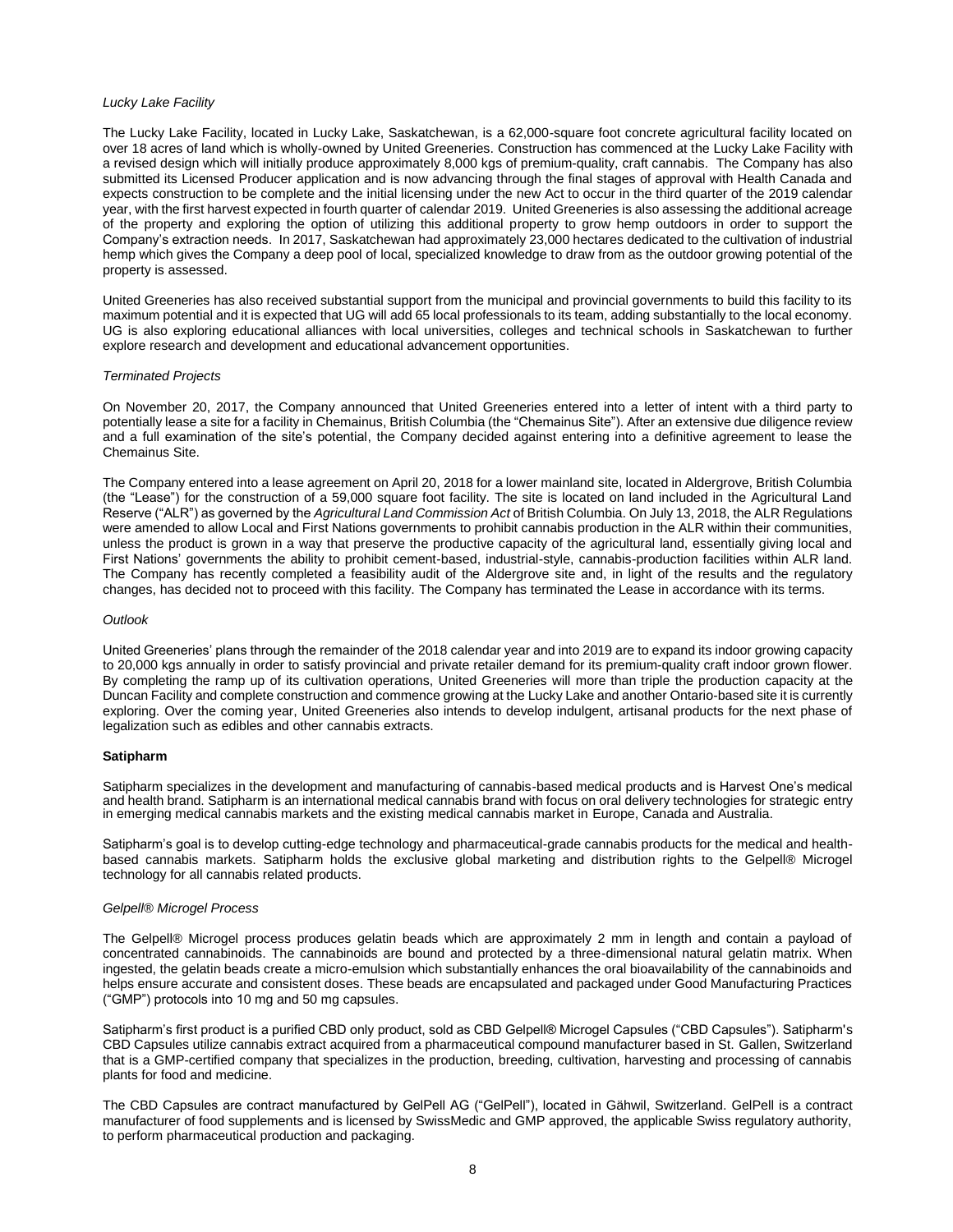In August 2017, Satipharm's Patent Cooperation treaty application for the formulation of anything cannabis and cannabis-related in Gelpell® (originally submitted in February 2017) was published. In 2018, Satipharm and Gelpell AG were granted patent approval for any Gelpell® variants formulated with cannabinoids.

# *Development of Products*

Through an agreement between the two companies, Satipharm has licensed from GelPell the exclusive worldwide right, subject to minimum purchase requirements, for the delivery of CBD, tetrahydrocannabinol ("THC") and/or other cannabis and hemp derived ingredients using the Gelpell® formulation and manufacturing know-how that is owned byGelPell.

Satipharm and GelPell cooperated to design the Satipharm's CBD Capsules in a formulation that seeks to best suit delivery of cannabinoid molecules for human use. Leveraging the GelPell formulation expertise, Satipharm's CBD Capsules were developed for sale as a food supplement in regulated markets within the EU. Satipharm began production of its CBD Capsules in May 2015.

Satipharm is now in the process of finalising the formulation of a new Gelpell capsule utilising a full spectrum extract of Cannabis sativa L that will meet the classification of a European Food Safety Authority Food Supplement. The Company is on track to launch this new variant in late calendar 2018 or early 2019 and build distribution throughout regulated markets globally.

Following the launch of the full spectrum 10 mg Gelpell variant, Satipharm will pursue a strategy of adding additional CBD and THC variants to its range of products. The proposed product pipeline may include nanotechnology soft gels, oils, inhalational pens, oral sprays and topical cream.



# **POTENTIAL SATIPHARM PRODUCTS**

# *PhytoTech and Satipharm's Medical Testing*

Satipharm originally sublicensed the pharmaceutical application of Gelpell® Microgel process to PhytoTech, MMJ's Israel- based subsidiary responsible for Satipharm's clinical development activities. Following the acquisition of PhytoTech by Harvest One in October 2018, these licenses are now held and managed within the Group by Satipharm.

In March 2016, PhytoTech completed a phase 1 clinical study comparing the pharmacokinetic profile and relative bioavailabilityy of Satipharm's CBD capsules against the reference product (Sativex oromucosal spray). The study showed that Satipharm's CBD capsules have a considerably higher bioavailability than Sativex, in a pharmaceutical-grade, user-friendly oral formulation that demonstrated safe and efficient delivery of CBD.

The results of this clinical study were published in Clinical Pharmacology in Drug Development ("CPDD") - an international peerreviewed medical journal and the official journal of the American College of Clinical Pharmacology. The article "Single-Dose Pharmacokinetics of Oral Cannabidiol Following Administration of PTL101: A New Formulation Based on Gelatin Matrix Pellets Technology" was published in November 2017.

In June 2018, PhytoTech completed a phase 2 clinical study into the efficacy of Satipharm's CBD Capsules in treating intractable epilepsy in children at a leading Israeli healthcare facility. The results demonstrated that Satipharm's CBD capsules significantly reduced monthly seizures in treatment resistant children when added to current medications. The median reduction was -82% in the 12-week treatment period. Satipharm will present a summary of the study at the Epilepsy Society of Australia's 32nd Annual Scientific Meeting and will look to publish the detailed study results in an appropriate medical journal in due course.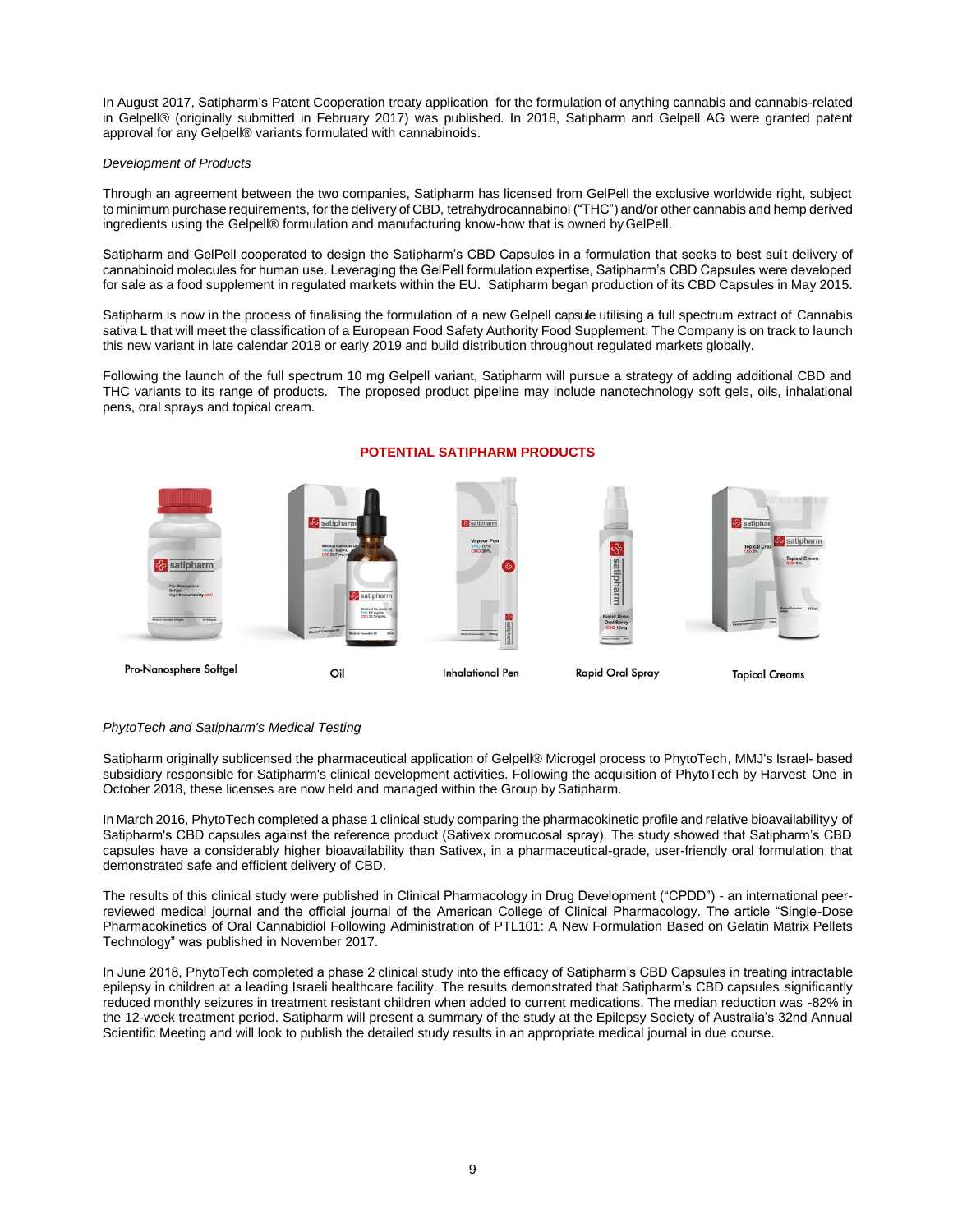# *Marketing and Distribution*

For the year ended June 30, 2018, Satipharm's strategy was to continue to expand its distribution network and increase sales across the EU, on the understanding that Satipharm was the only company in Europe with GMP grade nutraceutical CBD products. Satipharm obtained a "Free Sale Certificate" from German authorities, which reduced constraints for international exports and removed final regulatory trading impediments with other EU jurisdictions. The Free Sales Certificate officially established Satipharm's CBD Capsules as a food supplement rather than a "Novel Food", and therefore clarified certain legal concerns that had previously obstructed Satipharm's capsule marketing in some jurisdictions. As a result, Satipharm's distribution network expanded in 2017 and 2018 with a focus on large European consumer markets, including Denmark, United Kingdom ("UK"), Netherlands, Spain and Austria.

In the second quarter of fiscal 2017, the Swiss Food Safety Organization requested approval from Germany, the UK and Ireland for the export of Satipharm's CBD Capsules to those respective countries. Swiss law only allows for exportation of food which does not comply with Swiss Food law if the receiving country accepts the importation of the goods. Although Satipharm possessed the Free Sale Certificate outlining that the product was a food supplement, rather than a Novel Food, the German and Irish authorities took the stance that the product was a Novel Food and therefore disallowed exports of the product to those countries. The UK recognized the product as a food supplement and the Company continued to export its product there. Further, as the Company's distribution hub for the EU was located in Germany, Satipharm was unable to distribute its product in the EU resulting in significantly reduced sales. The Company moved its distribution hub to the UK from Germany in May 2018.

At this time, the European Food Safety Authority amended its definition of extracts of cannabis sativa L in which CBD levels are higher than the CBD levels in the source Cannabis sativa L to be classified as novel in food. As a result, the sale of Satipharm's pharmaceutical grade, enriched CBD extract Gelpell capsule was no longer permitted in the EU.

Satipharm is now in the process of finalising the formulation of a new Gelpell capsule utilising a full spectrum extract of Cannabis sativa L that will meet the classification of a European Food Safety Authority Food Supplement. The Company is on pace to launch this new variant in the second or third quarter of fiscal 2019 and build distribution throughout regulated markets globally.

Earlier this fiscal calendar year, Satipharm successfully exported its capsules to Australia making the capsules one of the first medicinal cannabis products available to approved prescribers in the country and in November 2017, Satipharm's Australian distribution partner had commenced distribution of Satipharm's Gelpell® CBD Capsules to approved patients, establishing the Company as a market leader in Australia. Advancing sales in Australia will continue to be a major priority for management to ensure the Company capitalizes on its first-mover advantage in this market. Satipharm has also commenced registration of the Gelpell® CBD capsules in other markets as an unlicensed or special access medicine.

Subject to regulatory approval from Health Canada, Satipharm also plans to launch its range of medicinal cannabis products in the Canadian market in the third quarter of the 2019 calendar year.

# **Dream Water**

Dream Water is an all-in-one, natural sleep solution that helps promote relaxation and restful sleep. Dream Water is currently available in two easy to use formats, 74ml liquid sleep shots and 3g sleep powders. The trademarked Dream Water non- drowsy SleepStat™ Natural Blend was developed in response to the need for an effective alternative to traditional antihistamine based OTC and prescription sleep-aids. Research has shown that prescription sleep aids have significant side effects including shortterm memory loss, dependency, and worsened sleep quality when used long term.

Dream Water has been approved by Health Canada and the Food and Drug Administration in the US as a safe, effective and highquality natural health product when used as directed. The Dream Water SleepStat™ Natural Blend is safe, fast acting and features melatonin, GABA and 5-HTP, three heavily researched key ingredients that help people fall asleep, stay asleep and wake up feeling refreshed.

- MELATONIN helps govern your body's internal clock that regulates your natural cycle of sleeping and waking and has been shown to work effectively in 84% of the population.
- GABA helps you relax and reduce anxiety by blocking the transmission of impulses from one cell to another in the central nervous system.
- 5-HTP helps promote sleep and relaxation and improve the quality of sleep by stimulating the production of melatonin.

Dream Water currently has two distinct product lines: relaxation and beauty. Each of the lines is carefully designed to offer a different experience for the consumer based on their lifestyle. The Dream Water formula is flexible and can be formulated into a variety of delivery methods beyond liquids including gummies, gels and strips. Dream Water recently been NSF certified for sport programs which allows the Company to sell its products to professional sport teams and athletes who undertake drug testing.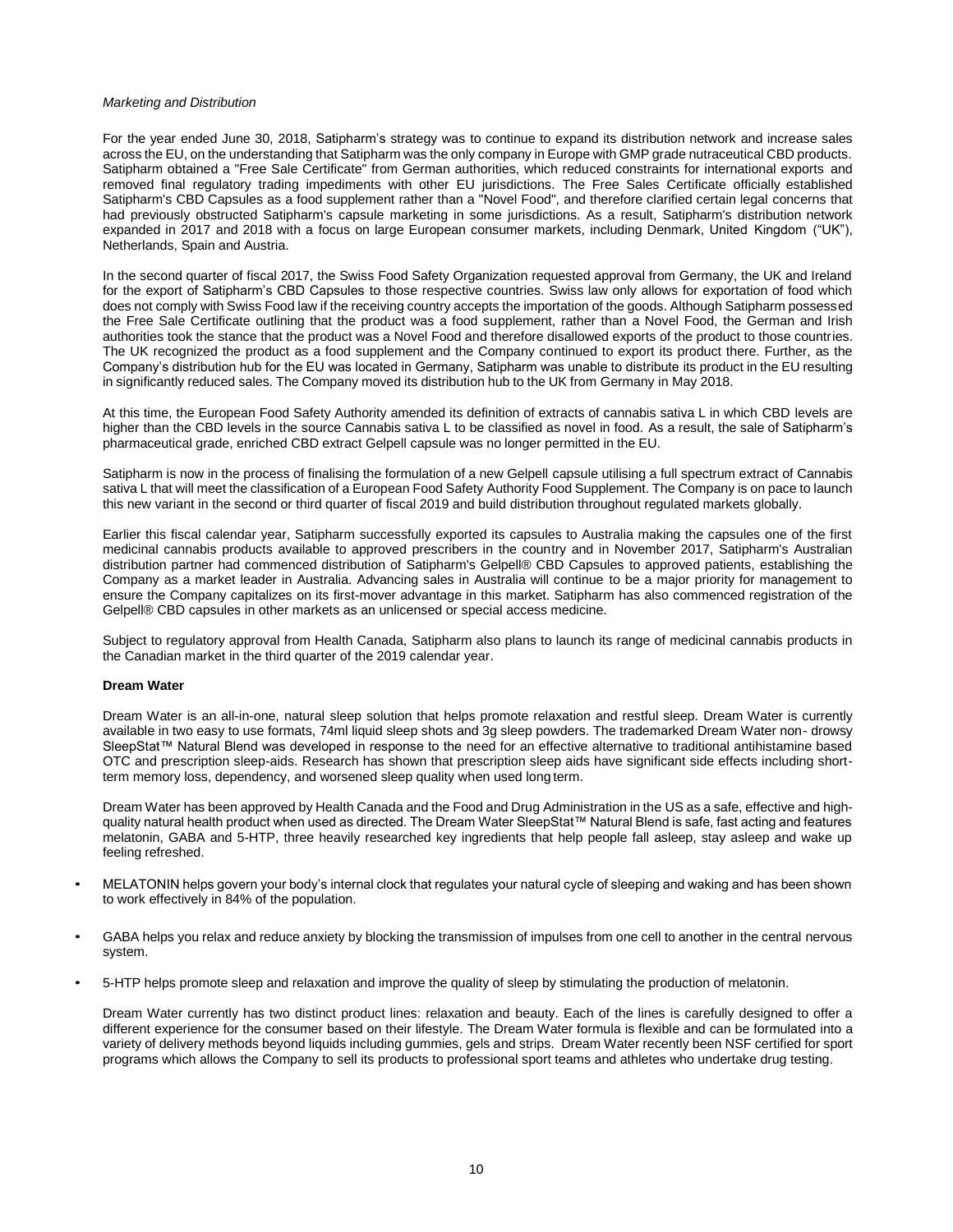Harvest One's acquisition of Dream Water positions the Company as a first mover both in the global cannabis and sleep markets, two robust industries that are expanding rapidly.



# **CURRENT DREAM WATER PRODUCTS**

# *Current Operations and Distribution*

Dream Water has corporate offices in Toronto, Ontario and Miami, Florida allowing for both the Canadian and US markets to be serviced with domestic employees, sales staff and local broker networks. Located in over 30,000 outlets, Dream Water is currently sold through industry leading grocery (Publix), drug (CVS/Walgreens, Shoppers Drug Mart), convenience (7-11, Circle K) retailers across North America. Additionally, North American airports (Hudson News) and e-commerce platforms (Amazon) continue to be major growth opportunities the Company is focusing on.

Dream Water has recently hired multiple senior sales executives, formerly of Red Bull Canada and the Coca-Cola Company to help navigate the brand's growth in both the US and Canadian markets. This opportunity has been attractive to many as it has allowed for traditional consumer packaged goods executives to align themselves with the quickly growing cannabis industry.

#### *Expansion Plans*

Dream Water continues to think forward with respect to international compliant formulas and line extensions in both the relaxation and CBD markets with focused lines of products with multiple delivery mechanisms for both categories. Some examples of the potential product pipeline are as follows:



Dream Water will be executing new packaging design and marketing programs for 2019. The focus will be providing a cleaner, easier to understand value proposition as well a dedication to education.

# **POTENTIAL DREAM WATER PRODUCTS**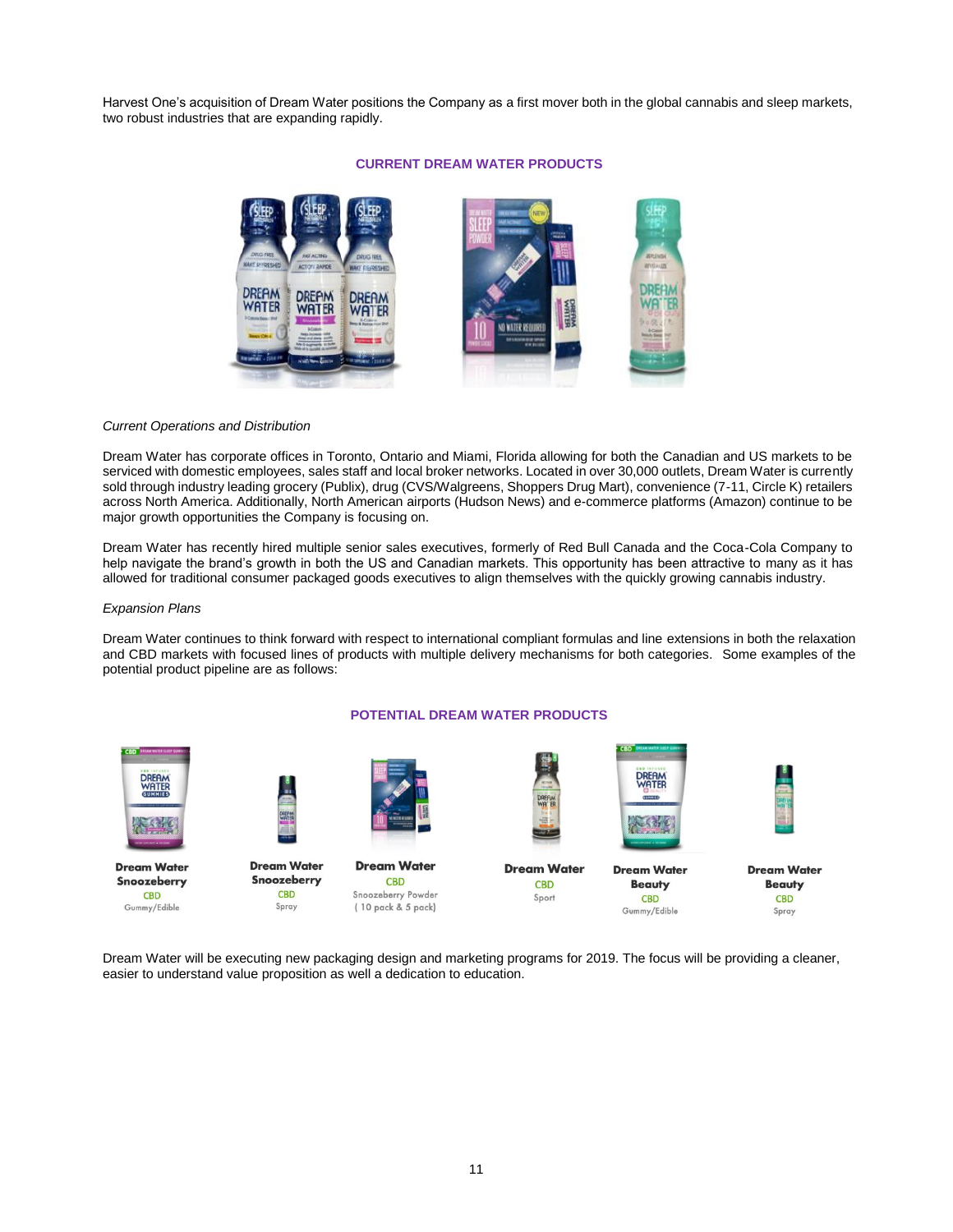# **RESULTS OF OPERATIONS**

|                                             |                | Year ended June 30 |  |  |
|---------------------------------------------|----------------|--------------------|--|--|
| <b>Selected Operational Information</b>     | 2018           | 2017               |  |  |
| Revenues                                    | 725.975        | 75,950             |  |  |
| Gross profit (loss)                         | 923,818        | (1,075,291)        |  |  |
| Operating expenses                          | 11,522,104     | 5,071,711          |  |  |
| Loss from operations                        | (10, 598, 286) | (6, 147, 002)      |  |  |
| Net loss                                    | (12,606,733)   | (8,438,225)        |  |  |
| Net loss per share – basic and diluted      | (0.11)         | (0.16)             |  |  |
| Weighted average shares - basic and diluted | 120,056,383    | 53,797,482         |  |  |

| <b>Selected Statements of Financial Position Information</b> | June 30<br>2018 | June 30<br>2017 |
|--------------------------------------------------------------|-----------------|-----------------|
| Cash                                                         | 56,845,541      | 14,246,320      |
| <b>Biological assets</b>                                     | 904,017         | 110,489         |
| Inventories                                                  | 4,743,966       | 1,213,684       |
| Other working capital                                        | (1,438,179)     | (705, 421)      |
| Non-current assets                                           | 43,856,387      | 8,295,772       |
| Shareholders' equity                                         | 104,911,732     | 23,160,844      |

# **Net Loss and Comprehensive Loss**

Net loss for the year ended June 30, 2018 was \$12,606,733 (2017 – net loss of \$8,438,225) or \$0.11 (2017 - \$0.16) per basic and diluted share. Comprehensive loss was \$12,600,463 (2017 – comprehensive loss of \$8,537,234) which is comprised of the net loss and a foreign currency translation gain of \$6,270 (2017 – foreign currency translation loss of \$99,009).

The main fluctuations in the net loss and comprehensive loss for the years ended June 30, 2018 and 2017 is as follows:

|                                                           | Year ended June 30, 2018 |                                            |            |             |                    | Year ended June 30, 2017            |                          |                |
|-----------------------------------------------------------|--------------------------|--------------------------------------------|------------|-------------|--------------------|-------------------------------------|--------------------------|----------------|
|                                                           | <b>Cultivation</b><br>T  | <b>Medical and</b><br><b>Nutraceutical</b> | Consumer   | Total<br>S  | <b>Cultivation</b> | <b>Medical and</b><br>Nutraceutical | Consumer                 | <b>Total</b>   |
| Revenue                                                   | 177,236                  | 106,873                                    | 441,866    | 725,975     |                    | 75,950                              |                          | 75,950         |
| <b>Production costs</b>                                   | (2,020,603)              |                                            | -          | (2,020,603) | (1,822,844)        |                                     |                          | $-(1,822,844)$ |
| Inventory expensed to cost of sales                       |                          | (156, 724)                                 | (409, 215) | (565, 939)  |                    | (102, 180)                          | $\overline{\phantom{0}}$ | (102, 180)     |
| (Loss) gain relating to inventory<br>impairment           | (210,000)                | (463,743)                                  |            | (673, 743)  |                    | 103,417                             | -                        | 103,417        |
| Gross profit (loss) before fair value<br>adjustment       | (2,053,367)              | (513, 594)                                 | 32,651     | (2,534,310) | (1,822,844)        | 77,187                              |                          | $-(1,745,657)$ |
| Realized fair value amounts<br>included in inventory sold | (137, 413)               |                                            |            | (137, 413)  |                    |                                     |                          |                |
| Changes in fair value of biological<br>assets             | 3,595,541                |                                            |            | 3,595,541   | 670,366            |                                     | $\qquad \qquad -$        | 670,366        |
| Gross profit (loss)                                       | 1,404,761                | (513, 594)                                 | 32,651     | 923,818     | (1, 152, 478)      | 77,187                              |                          | $-(1,075,291)$ |

# **Revenue and Cost of Sales**

#### Revenue

Revenue increased by \$650,025 for the year ended June 30, 2018, compared to the same period in 2017, primarily due to the contribution of Dream Water sales for the one-month period after closing the transaction at the end of May 2018 and the bulk sale of previously written down cannabis to other LP's in the lead up to legalization.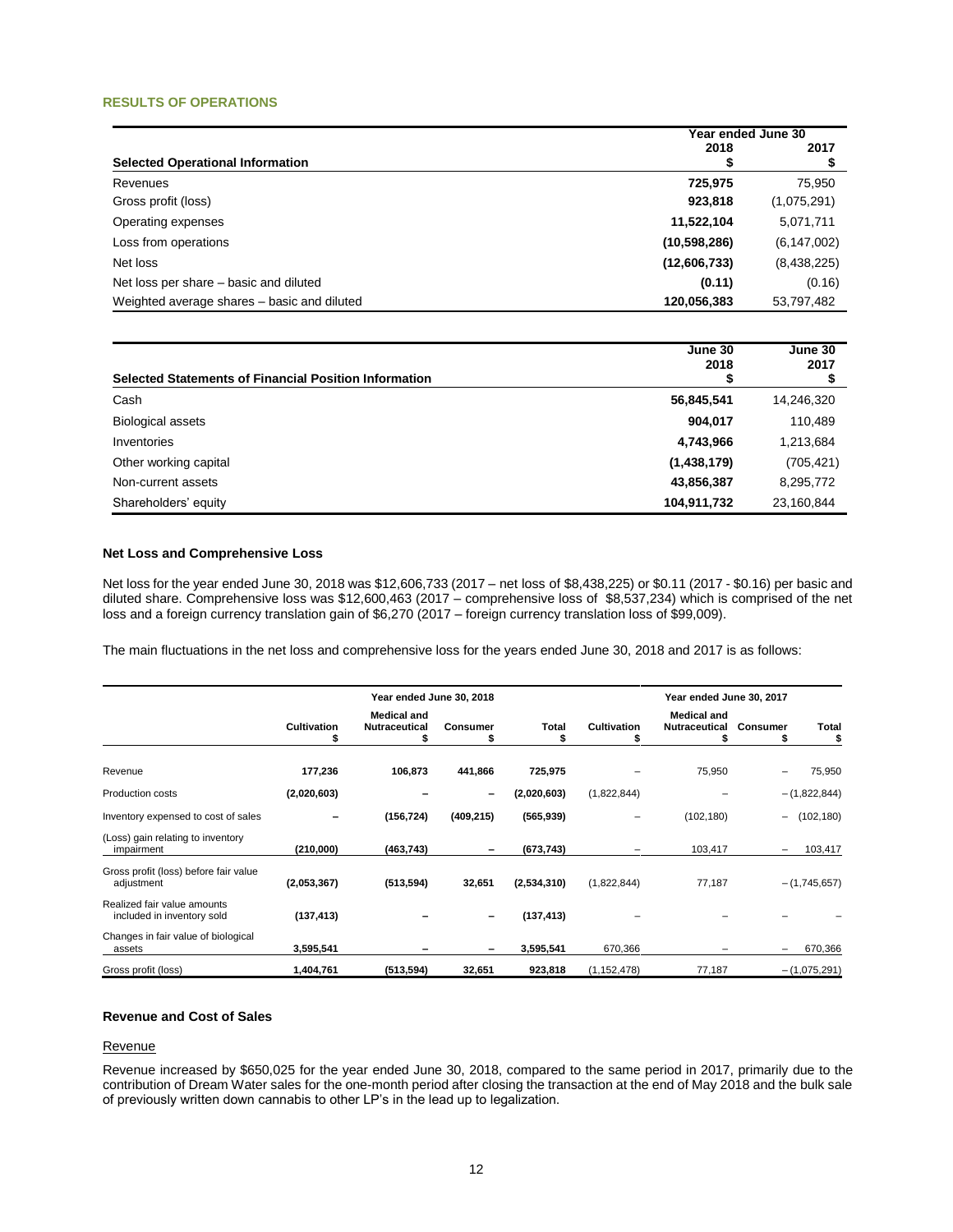# Cost of sales

The cost of production is expensed through cost of sales and represents overheads and other production costs of growing and selling cannabis plants. Cost of inventory is recognized as an expense to cost of sales when inventory is sold. For the Cultivation segment, cost of sales is expected to vary from quarter to quarter based on the number or pre-harvest plants, the strains being grown, and where the pre-harvest plants are in the grow cycle at the end of the period. For the Medical and Nutraceutical and Consumer segments, costs of sales per unit is expected to decrease as economies of scale are achieved.

#### (Loss) gain relating to inventory impairment

The Company regularly reviews its dry cannabis inventory for quality and freshness. During the year ended June 30, 2018, 69,270 grams of cannabis inventory did not meet the quality standards for dry flower sale and therefore, was sold as extraction grade cannabis. As a result, the Company impaired \$210,000 of dry cannabis finished goods to reduce the carrying amount to its estimated net realizable value. In addition, the Company also assessed the net realizable value of its CBD capsules. At June 30, 2018, the CBD capsules on hand had a limited remaining shelf life and sales were significantly reduced. As a result, the Company impaired approximately \$464,000 of CBD capsules to reduce the carrying amount to its estimated net realizable value.

During the year ended June 30, 2017, an inventory impairment provision of approximately \$103,000 on the CBD capsules previously held was reversed after re-evaluating the factors which caused the initial provision to be recorded.

#### Change in fair value of biological assets

Change in fair value of biological assets increased by \$2,925,175 for the year ended June 30, 2018, compared to the same period in 2017. Plants in the pre-harvest stages are considered biological assets and are capitalized on the balance sheet at fair market value less costs to sell at their point of harvest. As they continue to grow through the pre-harvest stages, a corresponding noncash gain is recognized in income through cost of sales, reflecting the change in fair value of the biological assets. At harvest, the biological assets are transferred to inventory at their fair value, which becomes the deemed cost for inventory.

# **Operating Expenses**

|                                      | <b>Year Ended June 30</b> |           |
|--------------------------------------|---------------------------|-----------|
|                                      | 2018                      | 2017      |
|                                      | \$                        |           |
| Depreciation and amortization        | 75,154                    | 55,370    |
| General and administration           | 673,873                   | 207,728   |
| Insurance                            | 155,097                   | 44,775    |
| Marketing and investor relations     | 780,038                   | 470,608   |
| Professional and consulting services | 3,373,916                 | 785,215   |
| Rent                                 | 200,165                   | 172,062   |
| Salaries, bonus and benefits         | 2,935,299                 | 780,396   |
| Share-based compensation             | 2,240,476                 | 1,894,356 |
| Regulatory                           | 378,852                   | 254,947   |
| Travel                               | 709,234                   | 406,254   |
|                                      | 11,522,104                | 5.071.711 |

Total operating expenses increased by \$6,450,393 for the year ended June 30, 2018, compared to the same period in 2017, primarily due to the continued ramp up of operations with the commencement of cultivation operations on December 21, 2016. The main fluctuations in operating expenses are as follows:

#### Depreciation and amortization

Depreciation and amortization increased by \$19,784 for the year ended June 30, 2018, compared to the same period in 2017, primarily due to the purchases of plant and equipment used in the Duncan Facility as well as the impact of a change in accounting policy from the declining balance basis to a straight-line basis over the assets estimated useful life. The new policy was effective July 1, 2017. Additional details on the change in this policy are discussed in Note 3 to the consolidated financial statements for the year ended June 30,2018.

# General and administration

General and administration expenses increased by \$466,145 for the year ended June 30, 2018, compared to the same period in 2017, primarily due to spending on office supplies and information technology support and software at the Vancouver head office and Duncan Facility.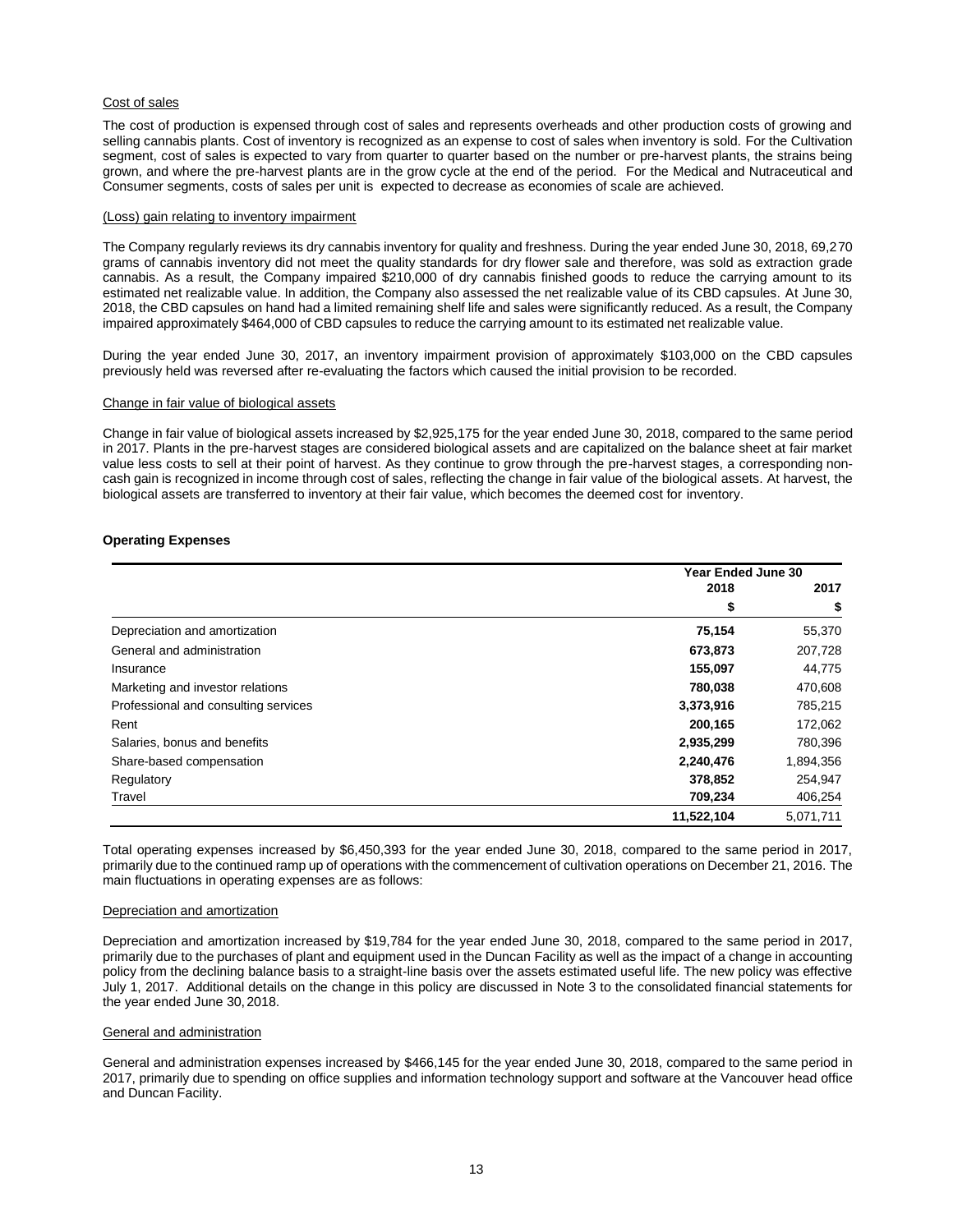# Insurance

Insurance increased \$110,322 for the year ended June 30, 2018, compared to the same period in 2017, primarily due to increased coverage as a result of the Company being listed on the TSX-V and the Company's expanding operations.

#### Marketing and investor relations

Marketing and investor relations increased by \$309,430 for the year ended June 30, 2018, compared to the same period in 2017, primarily due to the investor relations expenses from the Company becoming publicly traded and listed on the TSX-V on April 27, 2017 and marketing expenses as the Company continues to create brand awareness of its cannabis products and Dream Water product lines.

#### Professional and consulting services

Professional and consulting services increased by \$2,588,701 for the year ended June 30, 2018, compared to the same period in 2017, primarily due to increased legal fees, recruiting fees and consultants' fees as the Company executes on its expansion plans and geared up for legalization of recreational cannabis. Included in Professional and consulting services are approximately \$1,510,000 in non-recurring fees for the acquisition of Dream Water in the year ended June 30, 2018.

# **Rent**

Rent increased by \$28,103 for the year ended June 30, 2018, compared to the same period in 2017, primarily due to the Company establishing a head office in downtown Vancouver, British Columbia. The rent in the previous year relates to the operating lease for the Duncan Facility, which was purchased on May 18, 2017.

#### Salaries, bonus and benefits

Salaries, bonus and benefits increased by \$2,154,903 for the year ended June 30, 2018, compared with the same period in 2017, primarily due to the addition of members of the executive team and employees at the Vancouver office and the Duncan Facility as the Company increased its operations and pursued its expansion plans.

#### Share-based compensation

Share-based compensation increased by \$346,120 for the year ended June 30, 2018, compared to the same period in 2017, as a result of the vesting of stock options issued in January 2018 and May 2018.

# **Regulatory**

Regulatory expenses increased by \$123,905 for the year ended June 30, 2018, compared to the same period in 2017, primarily due to an increase in audit fees as the Company became publicly traded in the prior year.

# **Travel**

Travel expenses increased by \$302,980 for the year ended June 30, 2018, compared to the same period in 2017, due to the Company's increased operations, investor relations activities and business development activities.

# **LIQUIDITY AND CAPITAL RESOURCES**

As at June 30, 2018, the Company had cash of \$56,845,541 and working capital of \$61,055,345 compared with cash of \$14,246,320 and working capital of \$14,865,072 at June 30, 2017. The increase in cash was mainly due to the cash received from two financings, one in December 2017 and the other in January 2018 for net proceeds of \$18,245,699 and \$37,493,919, respectively, as well as the exercise of warrants that generated cash of \$18,206,471, offset by the cash used to acquire Dream Water of \$16,822,119, the cash used to fund operations of \$11,107,095 and cash used to acquire property, plant and equipment of \$2,672,551.

Cash used in investing activities was \$19,520,955 during the year ended June 30, 2018, compared with \$3,319,755 in the same period in 2017. The expenditures in 2018 were primarily related to the acquisition of Dream Water, the outdoor land purchase, leasehold improvements for the mezzanine expansion at the Duncan Facility, construction in process for the Company's expansion plans and office equipment for the new office in Vancouver.

Cash from financing activities was \$73,221,755 during the year ended June 30, 2018 compared with \$20,707,458 in the same period in 2017. The increase was primarily due to net proceeds from the issuance of convertible debenture units issued on December 14, 2017, the proceeds from an equity financing on January 31, 2018 and the exercise of outstanding warrants during the year ended June 30, 2018.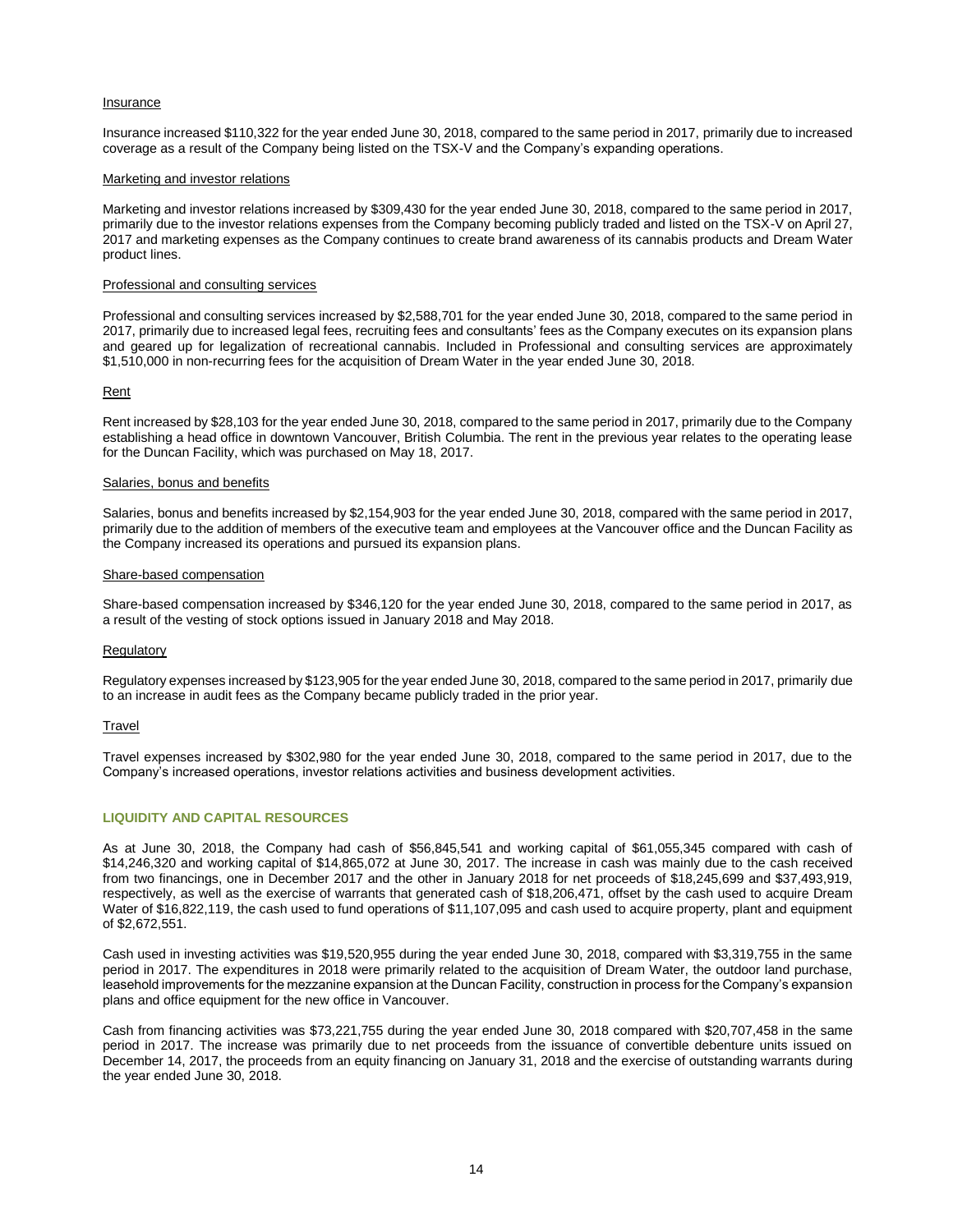The Company completed a "bought deal" offering of unsecured convertible debenture units of the Company (the "Debenture Units") in an aggregate principal amount of \$20,125,000 (the "Debenture Offering"). Each Debenture Unit consisted of \$1,000 principal amount of 8.0% unsecured convertible debentures of the Company (a "Debenture") and 458 common share purchase warrants of the Company (each a "Debenture Warrant"). Each Debenture Warrant entitles the holder to acquire one common share for an exercise price of \$1.09 until December 14, 2020. The convertible debentures were convertible into common shares of the Company at a price of \$0.84 per share, subject to forced conversion at the Company's option if the volume weighted average price ("VWAP") of the Company's common shares equals or exceeds \$1.40 per share for 30 consecutive trading days. On February 23, 2018, the Company exercised its option to convert the remaining principal amount of convertible debentures outstanding into common shares of the Company at a price of \$0.84 as the VWAP of the Company's common shares exceeded \$1.40 per share for 30 consecutive trading days. The Mandatory Conversion was completed on March 28, 2018.

Further, on January 31, 2018, the Company closed a bought-deal financing for 22,115,385 units of the Company (the "Unit") at a price of \$1.82 per unit for aggregate proceeds of \$40,250,000 (the "Units Offering"). Each Unit consists of one common share and one common share purchase warrant. Each warrant entitles the holder thereof to purchase one common share at an exercise price of \$2.30 per warrant share at any time up to 24 months following the closing of the Units Offering.

Lastly, for the year ended June 30, 2018, the Company received \$18,206,471 on the exercise of 18,183,138 warrants at an average price of \$1.00.

The nature of the Company's business is the cultivation and sale of cannabis, the production and sale of CBD capsules, and the production and sale of sleep aid consumer packaged goods. However, future inflows of cash are dependent on actions by management achieving profitable operations and raising additional capital. Management believes, should it be necessary, it will be able to raise equity capital as required in the long-term, but recognizes the risks attached thereto. Historically the capital requirements of the Company have been met by equity and debt subscriptions. Although the Company has been successful in the past in obtaining financing, there can be no assurance that it will be able to obtain adequate financing in the future or that the terms of such financing may be favourable. If the Company is unable to achieve profitable operations or raise any additional funds it may require, it could have a material adverse effect on its financial condition.

# **SUMMARY OF QUARTERLY RESULTS**

| <b>Quarter ended</b> | Revenue | <b>Gross</b><br>profit (loss) | <b>Net loss</b> | <b>Basic and</b><br>diluted loss<br>per share |
|----------------------|---------|-------------------------------|-----------------|-----------------------------------------------|
| June 30, 2018        | 513,688 | (993, 027)                    | (4,951,593)     | (0.03)                                        |
| March 31, 2018       | 33.003  | 1.144.618                     | (2,424,609)     | (0.02)                                        |
| December 31, 2017    | 4.740   | 392,587                       | (3,342,347)     | (0.04)                                        |
| September 30, 2017   | 174.544 | 379,640                       | (1,888,184)     | (0.02)                                        |
| June 30, 2017        | 63.316  | 246,22                        | (5,509,837)     | (0.10)                                        |
| March 31, 2017       | 9,634   | 6,150                         | (1,635,997)     | (0.03)                                        |
| December 31, 2017    |         |                               | (521, 578)      | (0.01)                                        |
| September 30, 2016   |         |                               | (770,813)       | (0.02)                                        |

# **SHARE CAPITAL**

The Company has an unlimited number of common shares authorized and the following securities outstanding:

|                                      | June 30<br>2018 | As at the date of<br>this MD&A |
|--------------------------------------|-----------------|--------------------------------|
| Common stock                         | 173,621,452     | 173,771,452                    |
| Warrants                             | 3,376,468       | 3,226,468                      |
| Brokers' warrants                    | 800,036         | 800,036                        |
| Secondary warrants                   | 500,000         | 500,000                        |
| Convertible debentures warrants      | 5,901,282       | 5,901,282                      |
| Units Offering warrants              | 22,115,385      | 22,115,385                     |
| Brokers' compensation units warrants | 663,461         | 663,461                        |
| Dream Water warrants                 | 517,000         | 517,000                        |
| Stock options                        | 9,025,000       | 15,408,337                     |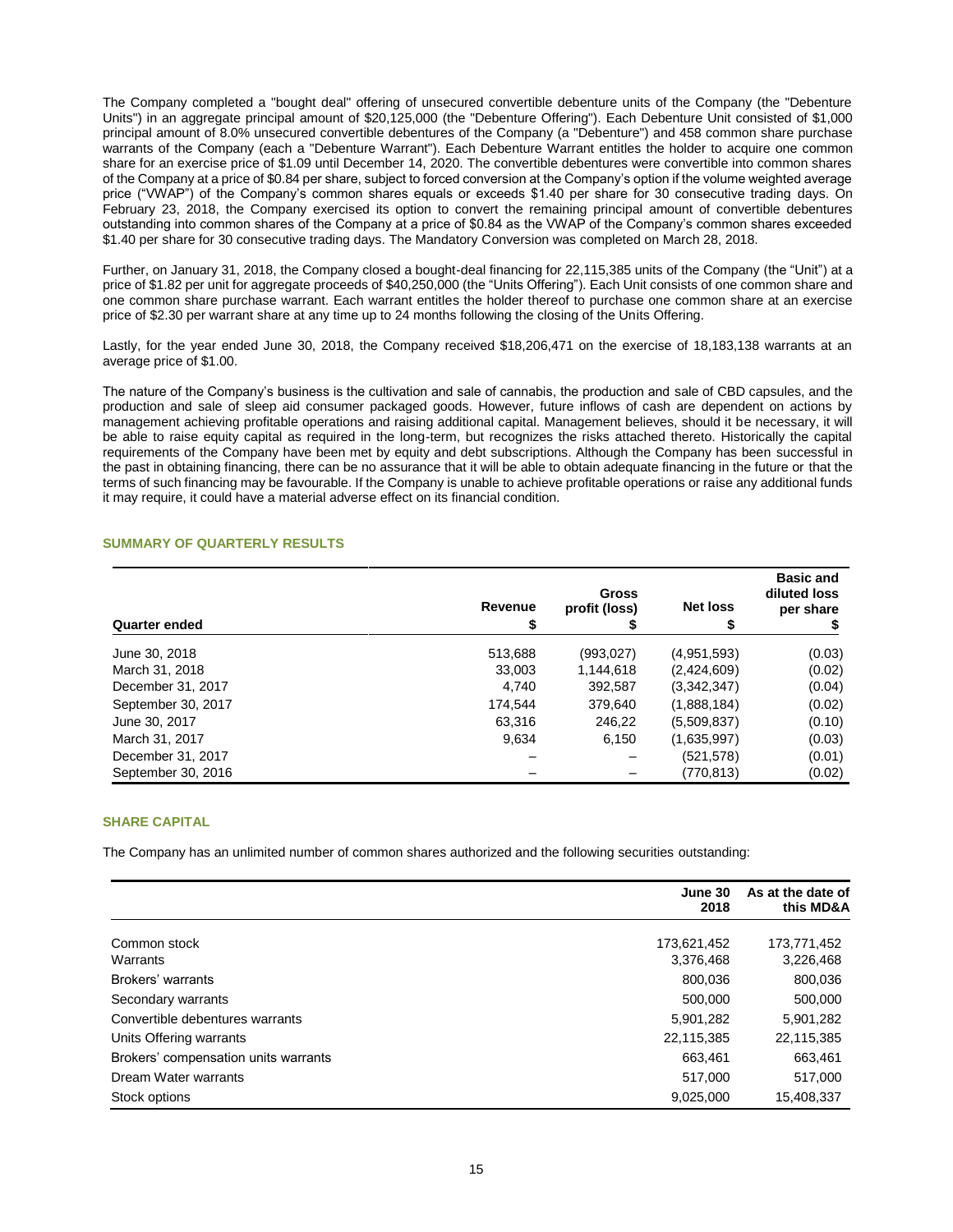# **OFF BALANCE SHEET ARRANGEMENTS**

The Company does not have any off-balance sheet arrangements.

# **TRANSACTIONS WITH RELATED PARTIES**

The following expenses were paid to key management personnel of the Company:

|                          | June 30<br>2018 | June 30<br>2017 |  |
|--------------------------|-----------------|-----------------|--|
|                          | S               | S               |  |
| Salaries and benefits    | 744,658         | 163,404         |  |
| Consulting fees          | 265,000         | 105,422         |  |
| Directors' fees          | 126,000         | 34,000          |  |
| Share-based compensation | 1,499,197       | 1,226,761       |  |
| Total                    | 2,634,855       | 1,529,587       |  |

At June 30, 2018, there were \$27,000 in directors' fees owing (June 30, 2017 – \$22,000) included in accounts payable and accrued liabilities.

During the year ended June 30, 2018, the Company paid \$41,298 (2017 – \$28,581) in legal fees to a company owned by a director of the Company and consulting fees of \$61,556 (2017 – \$nil) to individuals related to a director and an officer of the Company.

As part of the acquisition of Dream Water Canada, the Company assumed a \$400,000 shareholder loan. During the year ended June 30, 2018, the Company repaid the shareholder loan in full.

During the year ended June 30, 2017, a loan was repaid in full by a director of the Company for \$100,357, which included \$5,810 of interest receivable.

# **CONTINGENCY AND CONTRACTUAL OBLIGATIONS**

The Company and its subsidiaries enter into contractual agreements from time to time relating to on-going business activities. As at June 30, 2018, the Company has the following total commitments:

|                             | Less than<br>1 year | <b>Between</b><br>2 to 5 years | Over<br>5 years | <b>Total</b> |
|-----------------------------|---------------------|--------------------------------|-----------------|--------------|
| Operating lease commitments | 814.820             | 3,626,030                      | 246,936         | 4,687,786    |
| Purchase commitments        | 667.167             | 2,227,907                      | -               | 2,895,074    |
|                             | 1,481,987           | 5,853,937                      | 246,936         | 7,582,860    |

On April 28, 2018, the Company entered into a five year lease agreement for land and property in Aldergrove, British Columbia, commencing August 1, 2018. The Company was to pay monthly rent in the amount of \$65,910. On August 10, 2018, under Company terminated the lease in accordance with it terms.

# **FINANCIAL INSTRUMENTS AND OTHER INSTRUMENTS**

The Company thoroughly examines the various financial instruments and risks to which it is exposed and assesses the impact and likelihood of those risks. These risks include foreign exchange risk, credit risk, interest rate risk, and liquidity risk. Where material, these risks are reviewed and monitored by the Board of Directors.

The Board of Directors has overall responsibility for the determination of the Company's risk management objectives and policies. The overall objective of the Board is to set policies that seek to reduce risk as far as possible without unduly affecting the Company's competitiveness and flexibility.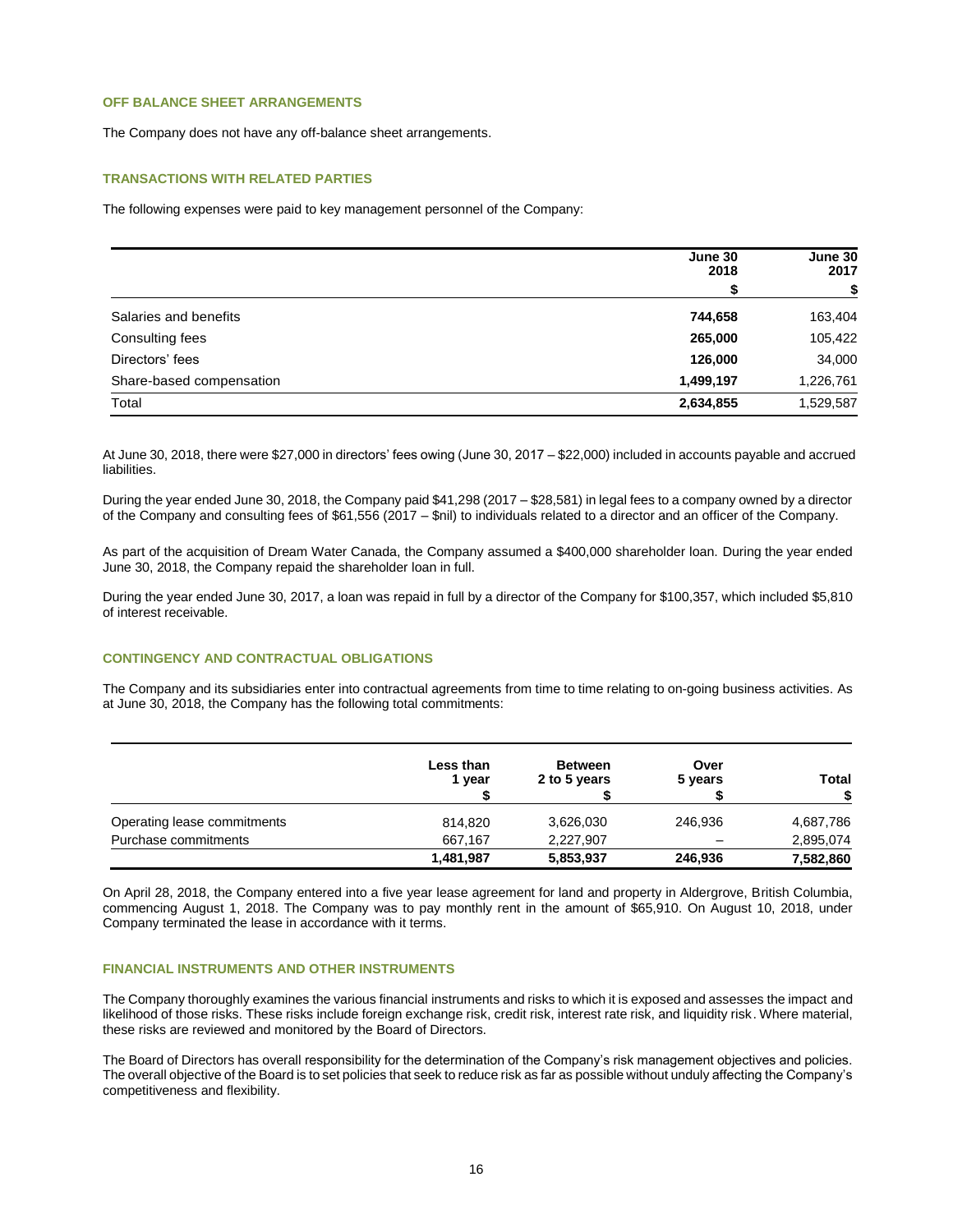# *Foreign exchange risk*

Foreign exchange risk is the risk that the fair value of future cash flows will fluctuate as a result of changes in foreign exchange rates. As at June 30, 2018, the Company is exposed to foreign currency risk through its bank accounts denominated in Swiss Francs ('CHF"), Euros ("Euros"), and United States Dollars ("USD"). A 10% appreciation (depreciation) of the CHF, Euro, or USD against the CAD, with all other variables held constant, would result in an immaterial change in the Company's loss and comprehensive loss for the year.

#### *Credit risk*

Credit risk is the risk of financial loss to the Company if a customer or counterparty to a financial instrument fails to meet its contractual obligations and arises principally from the Company's trade accounts receivable. The Company's cash and accounts receivable are exposed to credit risk. The risk for cash is mitigated by holding these instruments with highly rated financial institutions. The Company provides credit to its customers in the normal course of business and has mitigated this risk by managing and monitoring the underlying business relationships. As at June 30, 2018, the Company is not exposed to any significant credit risk.

#### *Interest rate risk*

Interest rate risk is the risk that the fair value or future cash flows of a financial instrument will fluctuate because of changes in market interest rates. Included in net loss for the year is interest expense on convertible debentures and interest income on Canadian dollar cash. As at June 30, 2018, the Company is not exposed to any significant interest rate risk.

# *Liquidity risk*

Liquidity risk is the risk that the Company will encounter difficulty in meeting obligations associated with financial liabilities. The Company manages liquidity risk by maintaining sufficient cash balances to enable settlement of transactions on the due date. Accounts payable and accrued liabilities have maturities of 30 days or less or are due on demand and are subject to normal trade terms. The Company has working capital of \$61,055,344. The Company addresses its liquidity through debt or equity financing obtained through the sale of convertible debentures and common shares. While the Company has been successful in securing financings in the past, there is no assurance that it will be able to do so in the future.

#### *Fair value hierarchy*

Financial instruments measured at fair value are classified into one of three levels in the fair value hierarchy according to the relative reliability of the inputs used to estimate the fair values. The three levels of the fair value hierarchy are:

- Level 1 Unadjusted quoted prices in active markets for identical assets or liabilities;
- Level 2 Inputs other than quoted prices that are observable for the asset or liability either directly or indirectly; and
- Level 3 Inputs that are not based on observable market data.

During the year ended June 30, 2018, there were no transfers of amounts between fair value levels. Cash is classified as Level 1 financial instruments.

The Company's other financial instruments, including accounts receivable and accounts payable and accrued liabilities are carried at cost which approximates fair value due to the relatively short maturity of those instruments.

# **RISKS & UNCERTAINTIES**

This section discusses factors relating to the business of Harvest One that should be considered by both existing and potential investors. The information in this section is intended to serve as an overview and should not be considered comprehensive and Harvest One may face additional risks and uncertainties not discussed in this section, or not currently known to us, or that we deem to be immaterial. All risks to Harvest One's business have the potential to influence its operations in a materially adverse manner.

# **Risk's Relating to Harvest One's Business**

#### *General Business Risk and Liability*

Given the nature of Harvest One's business, it may from time to time be subject to claims or complaints from investors or others in the ordinary course of business. The legal risks facing Harvest One, its directors, officers, employees or agents in this respect include potential liability for violations of securities law, breach of fiduciary duty or misuse of investors' funds. Some violations of securities laws and breach of fiduciary duty could result in civil liability, fines, sanctions, or the suspension or revocation of Harvest One's right to carry on its existing business. Harvest One may incur significant costs in connection with such potential liabilities.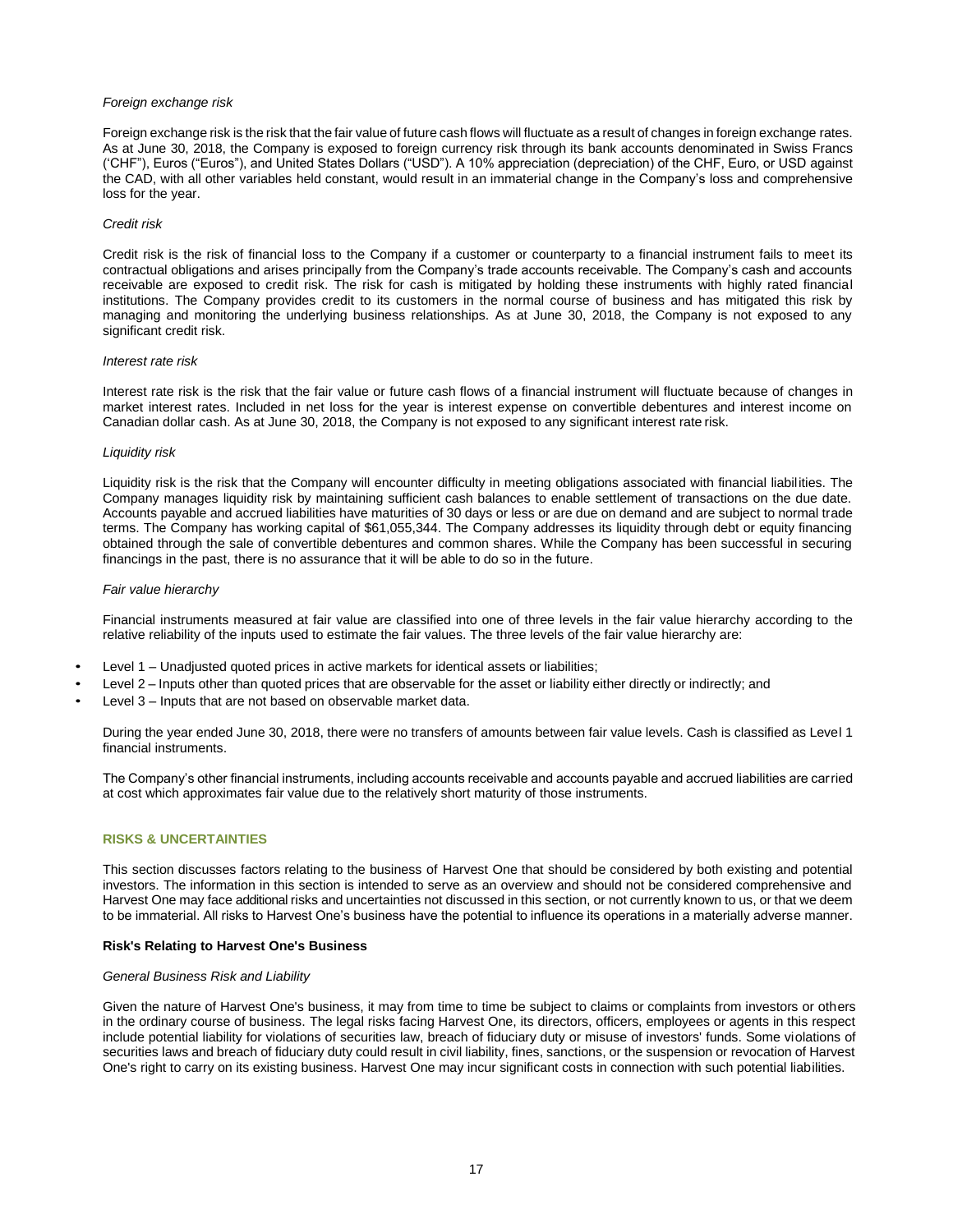# *Reliance on Licenses*

The continuation of Harvest One's business of growing, storing and distributing medical and recreational cannabis is dependent on the good standing of all licenses required to engage in such activities and upon adhering to all regulatory requirements related to such activities. United Greeneries, a wholly-owned subsidiary of Harvest One, was granted the License by Health Canada on June 28, 2016 designating United Greeneries as a "Licensed Producer," as such term was defined under the ACMPR. On June 18, 2018, United Greeneries was granted a dealer's license (the "Dealer's License") by Health Canada pursuant to the Narcotic Control Regulations of the Controlled Drugs and Substances Act. The Dealer's License allows United Greeneries to import and export narcotics and engage in further research and development of cannabis infused products.

With the coming-into-force of the Act on October 17, 2018, United Greeneries is in the process of migrating to valid, equivalent licenses under the Cannabis Regulations. The License is valid until June 26, 2020, at which point, United Greeneries must apply to Health Canada for a renewal. The equivalent License that United Greeneries will migrate to under the Cannabis Regulations has the same expiry date. The equivalent Dealer's License that United Greeneries will migrate to under the Cannabis Regulations has an expiry date of December 31, 2019.

Failure to comply with the requirements of the License and Dealer's License or any failure to maintain the License and Dealer's License would have a material adverse impact on the business, financial condition and operating results of Harvest One. Although Harvest One believes it will meet the requirements of the Cannabis Regulations for future extensions or renewal of the License and Dealer's License, there can be no guarantee that Health Canada will extend or renew the License and Dealer's License or that, if extended or renewed, the License and Dealer's License will be extended or renewed on the same or similar terms. Should Health Canada not extend or renew the License and Dealer's License or should it renew the License Dealer's License on different terms, the business, financial condition and results of operations of Harvest One would be materially and adversely affected.

# *Share Price Volatility*

The market price for Harvest One common shares may be volatile and subject to wide fluctuations in response to numerous factors, many of which are beyond Harvest One's control, including the following:

- actual or anticipated fluctuations in Harvest One's quarterly results of operations;
- recommendations by securities research analysts;
- changes in the economic performance or market valuations of companies in the industry in which Harvest One operates;
- addition or departure of Harvest One 's executive officers and other key personnel;
- release or expiration of transfer restrictions on outstanding Harvest One common shares;
- sales or perceived sales of additional Harvest One common shares;
- operating and financial performance that vary from the expectations of management, securities analysts and investors;
- regulatory changes affecting Harvest One's industry generally and its business and operations;
- announcements of developments and other material events by Harvest One or its competitors;
- fluctuations to the costs of vital production materials and services;
- changes in global financial markets and global economies and general market conditions, such as interest rates and pharmaceutical product price volatility;
- significant acquisitions or business combinations, strategic partnerships, joint ventures or capital commitments by or involving Harvest One or its competitors;
- operating and share price performance of other companies that investors deem comparable to Harvest One or from a lack of market comparable companies; and
- news reports relating to trends, concerns, technological or competitive developments, regulatory changes and other related issues in Harvest One's industry or target markets.

Financial markets have recently experienced significant price and volume fluctuations that have particularly affected the market prices of equity securities and have often been unrelated to the operating performance, underlying asset values or prospects of such companies. Such volatility has been particularly evident with regard to the share prices of medical and recreational cannabis companies that are public issuers in Canada. Accordingly, the market price of Harvest One common shares may decline even if Harvest One's operating results, underlying asset values or prospects have not changed. Additionally, these factors, as well as other related factors, may cause decreases in asset values that are lasting and not temporary, which may result in impairment losses. There can be no assurance that continuing fluctuations in share price and volume will not occur. If such increased levels of volatility and market turmoil continue, Harvest One's operations could be adversely impacted and the trading price of Harvest One common shares may be materially adversely affected.

# *Reliance on the Facilities*

Harvest One currently operates one facility: the Duncan Facility. Presently, only the Duncan Facility is licensed by Health Canada to cultivate and sell cannabis. Harvest One's operations and the conditions of its facility are, and will be, subject to hazards inherent in the medical and recreational cannabis industries, including equipment defects, equipment malfunctions, natural disasters, fire, explosions, or other accidents that may cause damage to the facilities. Any adverse change or event affecting the Duncan Facility, may have a material adverse effect on Harvest One's business, results of operations and financial condition.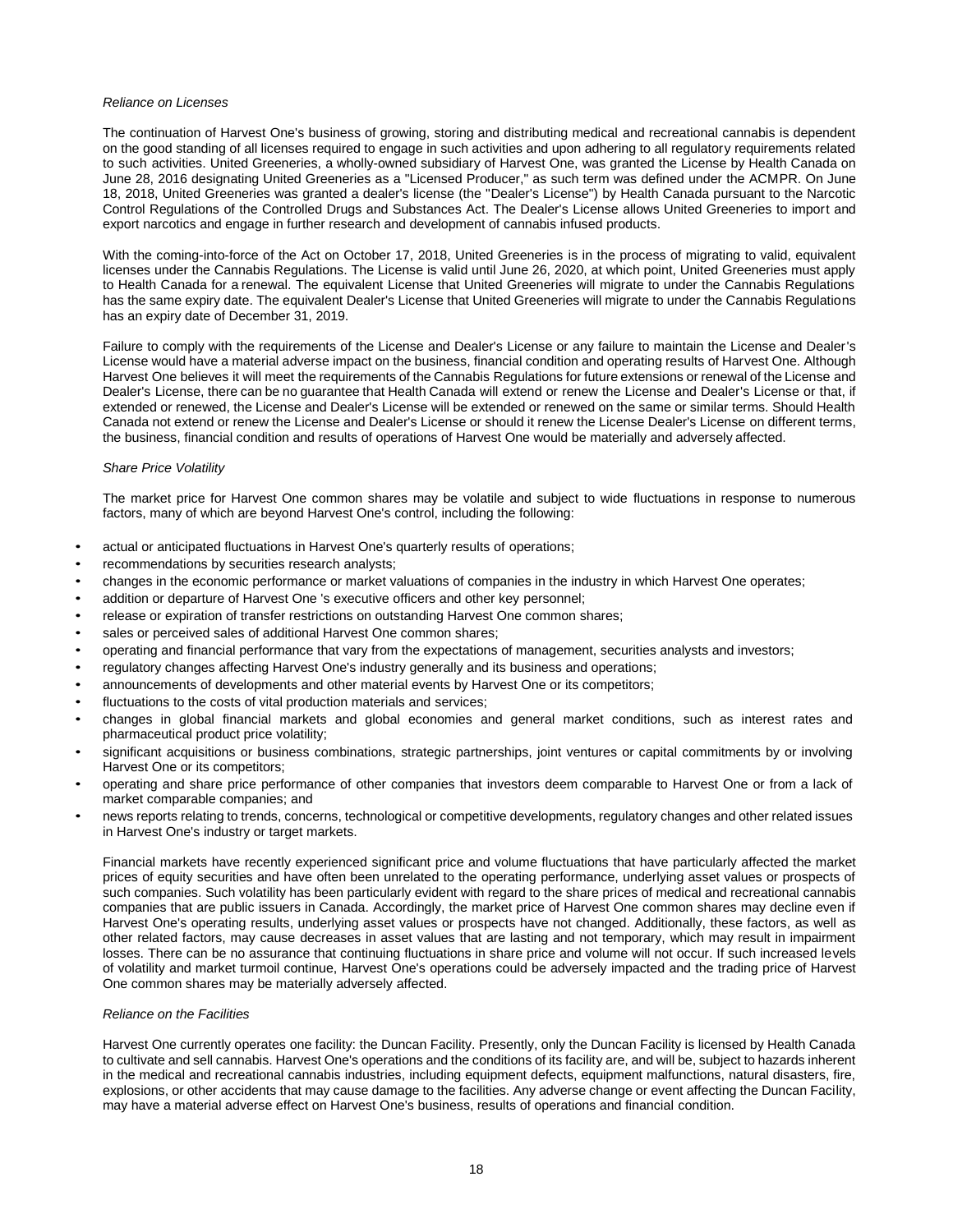#### *Holding Company Status*

Harvest One is a holding company and essentially all of its operating assets are the capital stock of its subsidiaries. Harvest One conducts substantially all of its business through its subsidiaries, which generate substantially all of its revenues, and its investors are therefore subject to the risks attributable to its subsidiaries. Harvest One's cash flow and its ability to complete current or desirable future enhancement opportunities are dependent on the earnings of its subsidiaries and the distribution of those earnings to Harvest One. The ability of Harvest One's subsidiaries to pay dividends and other distributions will depend on each subsidiary's operating results, applicable laws and regulations regarding the payment of dividends and distributions, and any contractual restrictions on distributions in debt instruments, among other things. In the event of a bankruptcy, liquidation or reorganization of any of Harvest One's subsidiaries, debtholders and trade creditors will generally be entitled to the payment of their claims from the assets of those subsidiaries before any assets are made available for distribution to Harvest One.

#### *Limited Operating History*

Harvest One, through its wholly owned subsidiary United Greeneries, entered the medical cannabis business in 2012 and the recreational cannabis market in October 2018. Harvest One is therefore subject to many of the risks common to entering a new area of investment, including under-capitalization, cash shortages, limitations with respect to personnel, financial and other resources, and a lack of revenue. There is no assurance that Harvest One will be successful in achieving a return on its shareholders' investments and the likelihood of success must be considered in light of its early stage of operations.

#### *History of Net Losses*

Harvest One has incurred operating losses in recent periods. Harvest One may not be able to achieve or maintain profitability and may continue to incur significant losses in the future. In addition, Harvest One expects to continue to increase operating expenses as it implements initiatives to continue to grow its business. If Harvest One's revenues do not increase to offset these expected increases in costs and operating expenses, Harvest One will not be profitable. There is no assurance that Harvest One will be successful in achieving a return on shareholders' investments and the likelihood of success must be considered in light of its early stage of operations.

#### *Unfavourable Publicity or Consumer Perception*

The success of the medical and recreational cannabis industries may be significantly influenced by the public's perception of cannabis' medicinal and recreational applications. Medicinal and recreational cannabis is a controversial topic, and there is no guarantee that future scientific research, publicity, regulations, medical opinion and public opinion relating to cannabis will be favourable. The medical and recreational cannabis industries are early-stage businesses that are constantly evolving with no guarantee of viability. The markets for medical and recreational cannabis are uncertain, and any adverse or negative publicity, scientific research, limiting regulations, medical opinion and public opinion relating to the consumption of medical and recreational cannabis may have a material adverse effect on Harvest One's (and Harvest One's subsidiaries') operational results, consumer base and financial results.

# *Third Party Transportation*

Harvest One relies on third party transportation services to deliver its products to its customers. Harvest One is exposed to the inherent risks associated with relying on third party transportation services providers, including logistical problems, delays, loss or theft of product and increased shipping costs. Any delay in transporting the product, breach of security or loss of product, could have a material adverse effect on Harvest One's business, financial performance and results of operations. Further, any breach of security and loss of product during transport could affect Harvest One's status as a Licensed Producer or Licensed Dealer.

#### *Management of Growth*

Harvest One may be subject to growth-related risks including capacity constraints and pressure on its internal systems and controls. The ability of Harvest One to manage growth effectively will require continued implementation and improvement of their operational and financial systems and for each to expand, train and manage their respective employee bases. The inability of Harvest One to deal with growth may have a material adverse effect on Harvest One's respective businesses, financial conditions, results of operations and prospects.

#### *Integration Risk*

With the acquisition of Dream Water and the completion of the Transaction, the Company has the following integration risks: the challenge of implementing uniform standards, controls procedures and policies; the challenge of upholding consistent systems and procedures; the inability to integrate, train, retain and motivate key personnel; the inability to maintain operating efficiency; disruption of Harvest's ongoing business and the distraction of management from its day-to-day operations; and the potential impairment of relationships with the employees of Dream Water, customers and strategic partners. Such risks, if they materialize, could have a material adverse effect on the Company's business, financial condition, liquidity and results of operations and will depend upon the Company's ability to manage those operations and to eliminate redundant and excess costs. As a result of difficulties associated with combining operations, the Company may not be able to achieve the cost savings and other benefits that it would hope to achieve with the Transaction**.** Any difficulties in this process could disrupt the ongoing business, distract its management, result in the loss of key personnel, increase its expenses and otherwise materially adversely affect its business, financial condition, liquidity and operating results.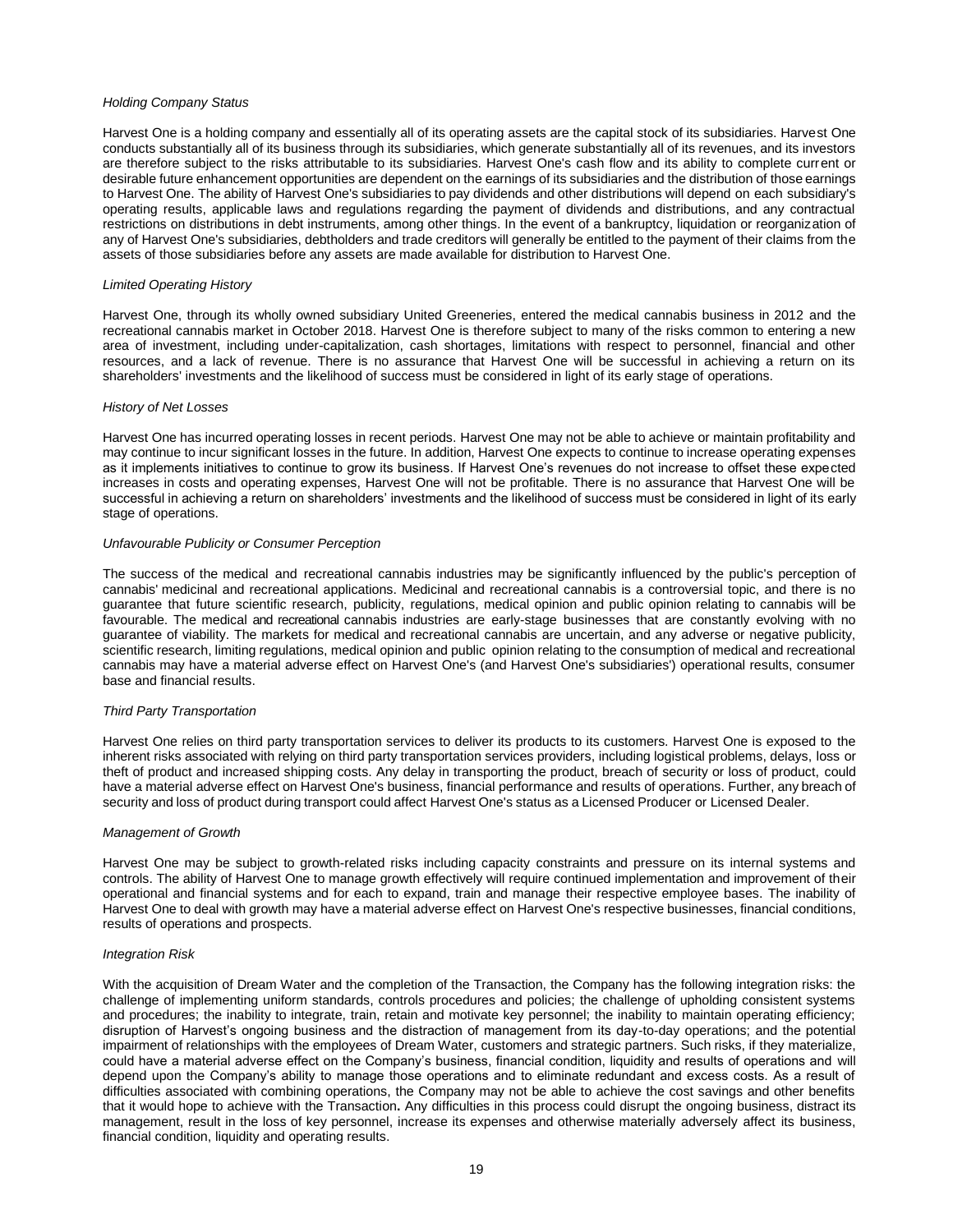#### *Acquisition Strategy Risks*

The Company has made and may continue to pursue acquisition opportunities to advance its strategic plan. The successful integration of an acquired business typically requires the management of the pre-transaction business strategy, including the retention and addition of customers, realization of identified synergies, retention of key staff and the development of a common corporate culture. Achieving the benefits of acquisitions depends in part on successfully consolidating functions and integrating operations and procedures in a timely and efficient manner, as well as the ability to realize on anticipated growth opportunities and synergies from newly formed partnerships. Any failure to integrate an acquired business or realize the anticipated benefits of new partnerships may have a material adverse effect on the Company's business, financial condition and results of operations, as well as its future prospect for acquisitions or partnerships. There is no assurance that the Company will be able to successfully integrate an acquired business in order to maximize or realize the benefits associated with an acquisition.

#### *Reliance on Management*

The success of Harvest One is dependent upon the ability, expertise, judgment, discretion and good faith of their respective senior management and key employees. While employment agreements and incentive programs are customarily used as primary methods of retaining the services of key employees, these agreements and incentive programs cannot assure the continued services of such employees. Any loss of the services of such individuals could have a material adverse effect on Harvest One's business, operating results or financial condition. Competition for qualified technical, sales and marketing staff, as well as officers and directors can be intense and no assurance can be provided that Harvest One will be able to attract or retain key personnel in the future, which may adversely impact Harvest One's operations.

#### *Conflicts of Interest*

Certain of Harvest One's directors and officers are also directors and operators in other companies. Situations may arise in connection with potential acquisitions or opportunities where the other interests of these directors and officers conflict with or diverge from Harvest One interests. In accordance with the BCBCA, directors who have a material interest in any person who is a party to a material contract or a proposed material contract are required, subject to certain exceptions, to disclose that interest and generally abstain from voting on any resolution to approve the contract.

In addition, the directors and the officers are required to act honestly and in good faith with a view to the Company's best interests. However, in conflict of interest situations, Harvest One's directors and officers may owe the same duty to another company and will need to balance their competing interests with their duties to Harvest One. Circumstances (including with respect to future corporate opportunities) may arise that may be resolved in a manner that is unfavourable to Harvest One.

#### *Principal Security Holder*

MMJ is Harvest One's largest shareholder – directly and indirectly owning a total of 48,333,333 Harvest One common shares. MMJ will have a significant influence on determining the outcome of any corporate transaction or other matter submitted to shareholders for approval, including mergers, consolidations and the sale of all or substantially all of Harvest One's assets, the election of directors and other significant corporate actions. In addition, due to MMJ's significant holdings, there can be no guarantee of a ready liquid market for Harvest One common shares.

#### *Dividends*

Harvest One has not paid dividends in the past and does not anticipate paying dividends in the near future. Harvest One expects to retain earnings to finance the development and enhancement of its products and to otherwise reinvest in Harvest One's businesses. Any decision to declare and pay dividends in the future will be made at the discretion of the Board of Directors of Harvest One and will depend on, among other things, financial results, cash requirements, contractual restrictions and other factors that the Board of Directors of Harvest One may deem relevant. As a result, investors may not receive any return on investment in Harvest One common shares unless they sell them for a share price that is greater than that at which such investors purchased them.

#### *Limited Market for Securities*

There can be no assurance that an active and liquid market for Harvest One common shares will be maintained and an investor may find it difficult to resell any securities of Harvest One.

#### *Volatility of Market Price of the Common Shares and Warrants*

The market price of the Common Shares and Warrants may be volatile and subject to wide fluctuations and will be based on a number of factors, including: (i) the prevailing interest rates being paid by companies similar to the Company; (ii) the overall condition of the financial and credit markets; (iii) interest rate volatility; (iv) the markets for similar securities; (v) the financial condition, results of operation and prospects of the Company; (vi) the publication of earnings estimates for the Company or other research reports and speculation regarding the Company in the press or investment community; (vii) changes in the industry in which the Company operates and competition affecting the Company; and (viii) general market and economic conditions. The condition of the financial and credit markets and prevailing interest rates have fluctuated in the past and are likely to fluctuate in the future. Fluctuations in these factors could have an adverse effect on the market price of the Common Shares and Warrants.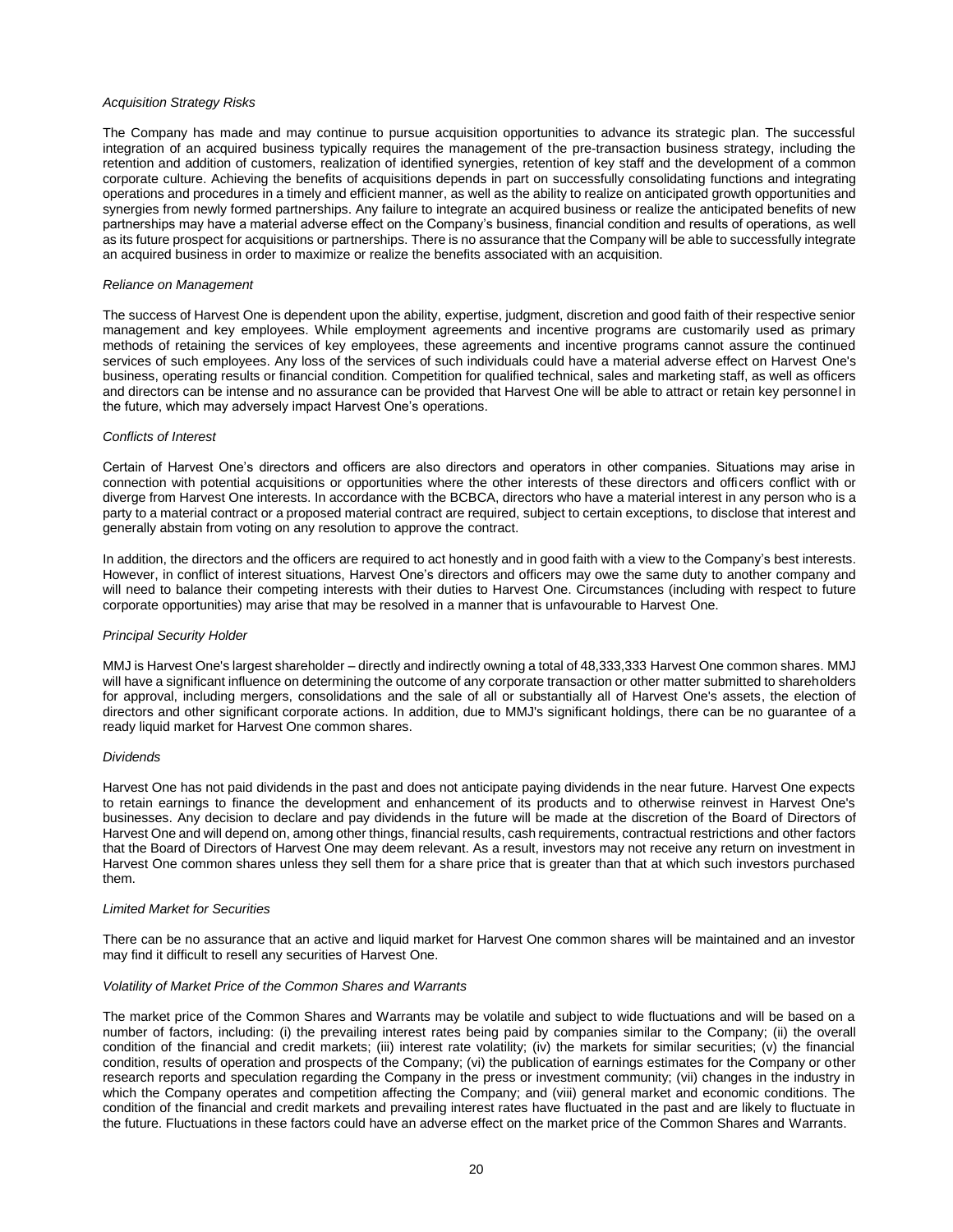#### *Outdoor Property is not Licensed under the Cannabis Regulations*

The Outdoor Property is not licensed by Health Canada under the Cannabis Regulations as a facility where the cultivation of cannabis is permitted. United Greeneries' ability to cultivate, store and sell medical cannabis produced on the Outdoor Property is dependent on obtaining a license from Health Canada under the Cannabis Regulations and there can be no assurance that United Greeneries will obtain such a license for the Outdoor Property.

#### *Lucky Lake Facility is not Licensed under the Cannabis Regulations*

The Lucky Lake Facility is currently not licensed by Health Canada under the Cannabis Regulations as a facility where the cultivation of cannabis is permitted. Harvest One, through United Greeneries, applied to Health Canada to become a Licensed Producer under the ACMPR for the Lucky Lake Facility prior to the Cannabis Regulations coming into force. The application review will continue under the new Cannabis Regulations and is presently at the security clearance stage of review. United Greeneries' ability to cultivate, store and sell medical cannabis at the Lucky Lake Facility is dependent on obtaining a license from Health Canada and there can be no assurance that United Greeneries will obtain such a license for the Lucky Lake Facility.

#### *Facility Construction and Expansion*

The construction of the Lucky Lake Facility and the expansion of the Duncan Facility are subject to various potential problems and uncertainties and such construction and expansion may be delayed or adversely affected by a number of factors beyond Harvest One's control. These uncertainties include the failure to obtain regulatory approvals, permits, delays in the delivery or installation of equipment by suppliers, difficulties in integrating new equipment with existing facilities, shortages in materials or labor, defects in design or construction, diversion of management resources, and insufficient funding or other resource constraints. Additionally, sufficient power will be required to expand the Duncan Facility, respectively, which the Company may not be able to secure, or secure at economically viable rates. The actual cost of construction may exceed the amount budgeted for expansion. As the result of construction delays, cost overruns, changes in market circumstances or other factors, Harvest One may not be able to achieve the intended economic benefits from the construction and expansion of operations at these facilities, which in turn may affect Harvest One's business, prospects, financial condition and results of operations. In particular, any expansion of the Lucky Lake Facility and the Duncan Facility, is subject to Health Canada regulatory approvals. The delay or denial of such approvals may have a material adverse impact on the business of Harvest One and may result in Harvest One not meeting anticipated or future demand when it arises.

# *Operations in Foreign Jurisdictions*

Certain of the Company's operations are located in foreign jurisdictions. As such, the Company's operations at various times may be exposed to political, economic and other risks and uncertainties associated with operating in a foreign jurisdiction. These risks and uncertainties include, but are not limited to:

- renegotiation, nullification, termination or rescission of existing concessions, licenses, permits and contracts;
- repatriation restrictions;
- changing political conditions;
- currency exchange rate fluctuations;
- taxation policies;
- changing government policies and legislation;
- import and export regulations;
- infrastructure development policy; and
- environmental legislation

Changes, if any, in policies or shifts in political attitude may adversely affect the Company's operations or profitability. Operations may be affected in varying degrees by government regulations with respect to, but not limited to, restrictions on production, price controls, export controls, currency remittance, income taxes, foreign investment, environmental legislation, and land use. The occurrence of these various factors and uncertainties cannot be accurately predicted and could have an adverse effect on the Company's operations and profitability.

In addition, in the event of a dispute arising from operations in a foreign jurisdiction, the Company may be subject to the exclusive jurisdiction of foreign courts.

#### *Credit, Liquidity, Interest and Currency Risk*

The Board of Directors has overall responsibility for the establishment and oversight of Harvest One's risk management framework. As at June 30, 2018, Harvest One's financial instruments consist of cash, accounts receivable, accounts payable and accrued liabilities. Cash is reported at fair value. The other amounts reflected in the balance sheet approximate their fair values due to their short-term nature.

Harvest One does not use derivative instruments or hedges to manage risks because Harvest One's exposure to credit risk, interest rate risk and currency risk is minimal.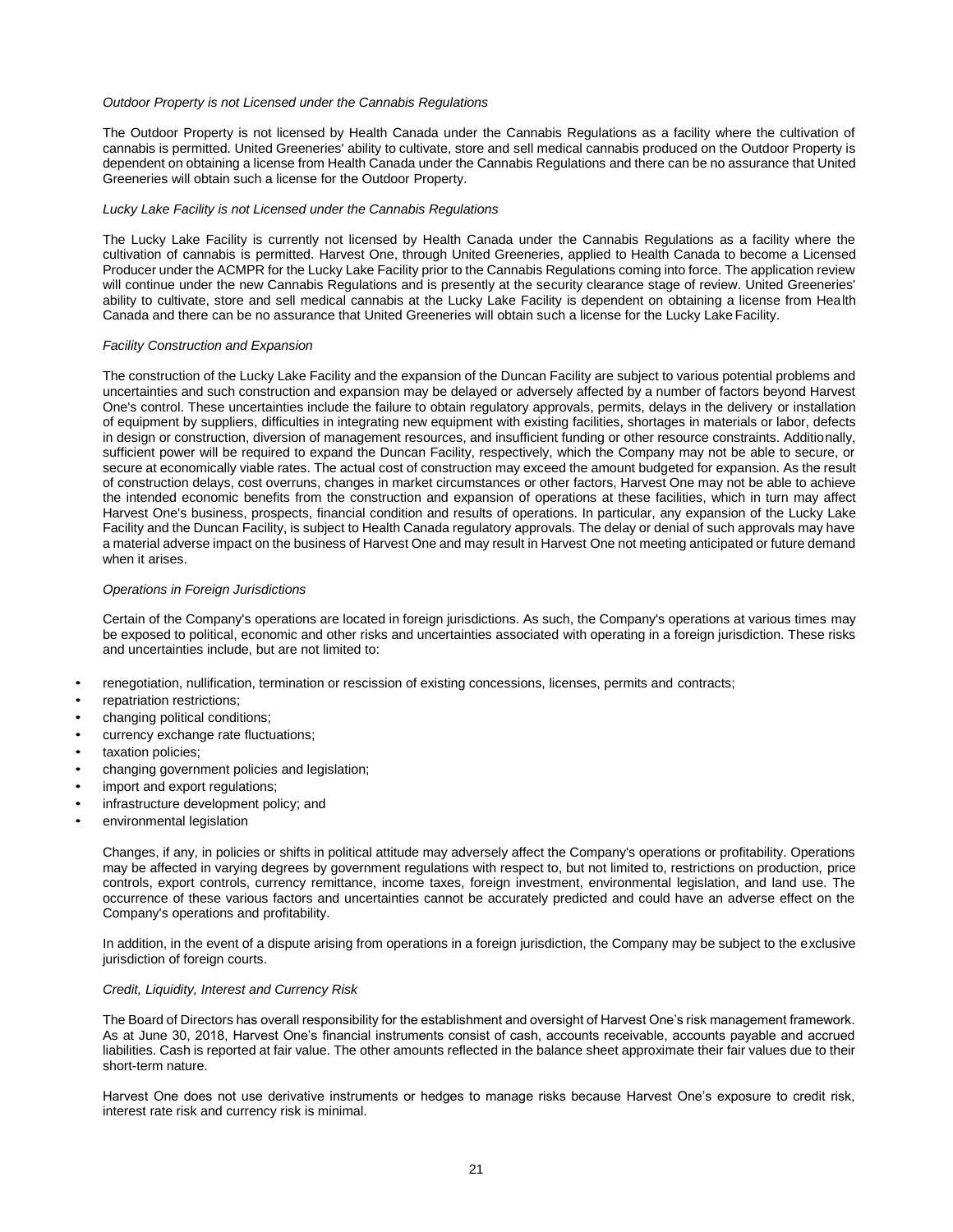Credit risk is the risk that one party to a financial instrument will cause a financial loss for the other party by failing to discharge an obligation. Harvest One is exposed to credit risk through its cash, which is held in with large Canadian financial institutions with issuer credit ratings of A-1 by Standard & Poor's. Harvest One believes this credit risk is insignificant.

Interest rate risk is the risk that the fair value or future cash flows of a financial instrument will fluctuate because of changes in market interest rates. Harvest One is exposed to short-term interest rates through the interest earned on cash balances and deposits; however, management does not believe this exposure is significant.

Liquidity risk is the risk that Harvest One will encounter difficulty in meeting obligations associated with financial liabilities. Harvest One manages liquidity risk through the management of its capital structure. In order to meet its financial obligations, Harvest One will need to generate cash flow from the sale or otherwise disposition of property or raise additional funds.

Cash is stated at amounts compatible with those prevailing in the market, are highly liquid, and are maintained with prime financial institutions for high liquidity.

# *Foreign Currency Risk*

Harvest One – through its subsidiaries – operates in a number of foreign jurisdictions. As a result, Harvest One is exposed to foreign currency risk related to cash, accounts receivable and accounts payable that are denominated in a foreign currency.

#### *Litigation*

Harvest One may become party to litigation, mediation and/or arbitration from time to time in the ordinary course of business which could adversely affect its business. Monitoring and defending against legal actions, whether or not meritorious, can be timeconsuming, divert management's attention and resources and cause Harvest One to incur significant expenses. In addition, legal fees and costs incurred in connection with such activities may be significant and we could, in the future, be subject to judgments or enter into settlements of claims for significant monetary damages.

While Harvest One has insurance that may cover the costs and awards of certain types of litigation, the amount of insurance may not be sufficient to cover any costs or awards. Substantial litigation costs or an adverse result in any litigation may adversely impact Harvest One's business, operating results or financial condition.

# *Intellectual Property*

The ownership and protection of trademarks, patents, trade secrets and intellectual property rights are significant aspects of the Company's future success. Unauthorized parties may attempt to replicate or otherwise obtain and use the Company's products and technology. Policing the unauthorized use of the Company's current or future trademarks, patents, trade secrets or intellectual property rights could be difficult, expensive, time-consuming and unpredictable, as may be enforcing these rights against unauthorized use by others.

In addition, other parties may claim that the Company's products infringe on their proprietary and perhaps patent protected rights. Such claims, whether or not meritorious, may result in the expenditure of significant financial and managerial resources, legal fees, injunctions, temporary restraining orders and/or require the payment of damages. As well, the Company may need to obtain licenses from third parties who allege that the Company has infringed on their lawful rights. Such licenses, however, may not be available on terms acceptable to the Company or at all. In addition, the Company may not be able to obtain or utilize on terms that are favorable to it, or at all, licenses or other rights with respect to intellectual property that it does not own.

# *Political and Economic Instability*

Harvest One may be affected by possible political or economic instability. The risks include, but are not limited to, terrorism, military repression, extreme fluctuations in currency exchange rates and high rates of inflation. Changes in medicine and agriculture development or investment policies or shifts in political attitude in certain countries may adversely affect Harvest One's business. Additionally, as legalization of cannabis occurs in markets outside of Canada, including, but not limited to, the United States, the Company may be subject to enhanced competition from foreign cannabis producers which could adversely impact the Company's business. Operations may be affected in varying degrees by government regulations with respect to restrictions on production, distribution, price controls, export controls, income taxes, expropriation of property, maintenance of assets, environmental legislation, land use, land claims of local people and water use. The impact of these factors cannot be accurately predicted.

#### *Global Economy Risk*

An economic downturn of global capital markets has been shown to make the raising of capital by equity or debt financing more difficult. Harvest One will be dependent upon the capital markets to raise additional financing in the future, while it establishes a user base for its products. As such, Harvest One is subject to liquidity risks in meeting its development and future operating cost requirements in instances where cash positions are unable to be maintained or appropriate financing is unavailable. These factors may impact Harvest One's ability to raise equity or obtain loans and other credit facilities in the future and on terms favorable to Harvest One and its management. If uncertain market conditions persist, Harvest One's ability to raise capital could be jeopardized, which could have an adverse impact on Harvest One's operations and the trading price of Harvest One's common shares.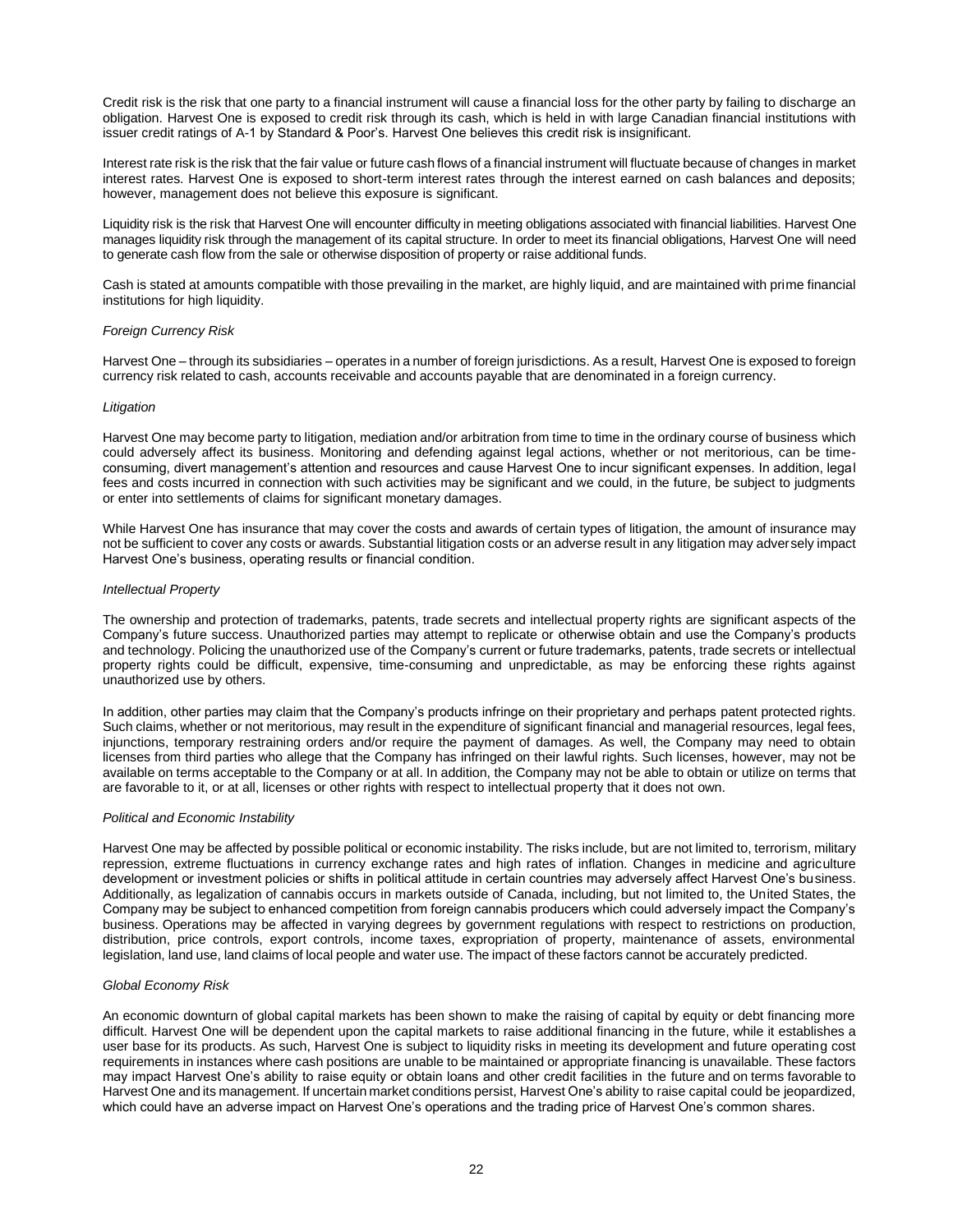# **Risks Relating to the Cannabis Industry**

#### *Regulatory Risks*

Harvest One, and its subsidiaries United Greeneries and Satipharm, operate in a new industry which is highly regulated, highly competitive and evolving rapidly. As such, new risks may emerge, and management may not be able to predict all such risks or be able to predict how such risks may result in actual results differing from the results contained in any forward-looking statements.

The ability of United Greeneries, and its wholly-owned subsidiary United Greeneries Operations Ltd., to grow, store and sell medical cannabis in Canada at the Duncan Facility is dependent on its License from Health Canada and maintaining such License in good standing. Failure to: (i) comply with the requirements of the License and (ii) maintain this License would have a material adverse impact on the business, financial condition and operating results of United Greeneries and Harvest One.

United Greeneries and Satipharm will incur ongoing costs and obligations related to regulatory compliance. Failure to comply with regulations may result in additional costs for corrective measures, penalties or in restrictions of our operations. In addition, changes in regulations, more vigorous enforcement thereof or other unanticipated events could require extensive changes to United Greeneries and Satipharm's operations, increased compliance costs or give rise to material liabilities, which could have a material adverse effect on the business, results of operations and financial condition of United Greeneries, Satipharm and Harvest One.

The industry is subject to extensive controls and regulations, which may significantly affect the financial condition of mark et participants. The marketability of any product may be affected by numerous factors that are beyond Harvest One's control and which cannot be predicted, including changes to government regulations. Changes in government levies and taxes could reduce Harvest One's earnings and could make future capital investments or Harvest One's operations uneconomic. The medical and recreational cannabis industries are also subject to numerous regulatory challenges, which may significantly affect the financial condition of market participants and which cannot be reliably predicted.

United Greeneries became a Licensed Producer under the ACMPR on June 28, 2016 and received its Dealer's License under the Narcotic Control Regulations of the Controlled Drugs and Substances Act on June 12, 2018. With the coming-into-force of the Act on October 17, 2018, United Greeneries will migrate to valid, equivalent licenses under the Cannabis Regulations.

United Greeneries' business will continue to be subject to the Act and Cannabis Regulations regime. In addition to being subject to general business risks and to risks inherent in the nature of an early stage business with an agricultural product in a regulated industry, United Greeneries will need to continue to build brand awareness through significant investment in strategy, production capacity and quality assurance. Harvest One's brand and products may not be effectively promoted as intended. The cannabis industry is marked by competitive conditions, consumer tastes, patient requirements and unique circumstances, and spending patterns that differ from existing markets.

# *Environmental and Employee Health and Safety Regulations*

Harvest One's operations are subject to environmental and safety laws and regulations concerning, among other things, emissions and discharges to water, air and land; the handling and disposal of hazardous and non-hazardous materials and wastes, and employee health and safety. Harvest One will incur ongoing costs and obligations related to compliance with environmental and employee health and safety matters. Failure to obtain an Environmental Compliance Approval or otherwise comply with environmental and safety laws and regulations may result in additional costs for corrective measures, penalties or in restrictions on our manufacturing operations. In addition, changes in environmental, employee health and safety or other laws, more vigorous enforcement thereof or other unanticipated events could require extensive changes to Harvest One's operations or give rise to material liabilities, which could have a material adverse effect on the business, results of operations and financial condition of Harvest One.

#### *Change in Laws, Regulations and Guidelines*

Harvest One's operations are subject to a variety of laws, regulations and guidelines relating to the cultivation, processing, management, transportation, storage, sale and disposal of medical and recreational cannabis, but also including laws and regulations relating to health and safety, privacy, the conduct of operations and the protection of the environment. While to the knowledge of Harvest One's management, Harvest One is currently in compliance with all such laws, changes to such laws, regulations and guidelines due to matters beyond the control of Harvest One may cause adverse effects to Harvest One's operations and the financial condition of Harvest One.

On June 7, 2018, Bill C45 passed the third reading in the Senate with a number of amendments to the language of the Act. On June 21, 2018, the Government of Canada announced that Bill C-45 received Royal Assent. The Act came into force on October 17, 2018.

On July 11, 2018, the regulations made pursuant to the Act were published. The regulations under the Act contemplate various licenses including cultivation, processing, analytical testing, sale (including medical sales), analytical testing and scientific research. The regulations introduced the nursery and made outdoor cultivation permissible. Finally, the requirements for packaging and labelling of products for both medical and non-medical consumption were explicitly set forth in the regulations. The impact of changes in the regulatory enforcement by Health Canada under the Act and its regulations, particularly in respect of product packaging, labelling marketing, advertising and promotions and product approvals and its impact on the Company's business are unknown at this time, given that the Act and Cannabis Regulations only recently came into effect.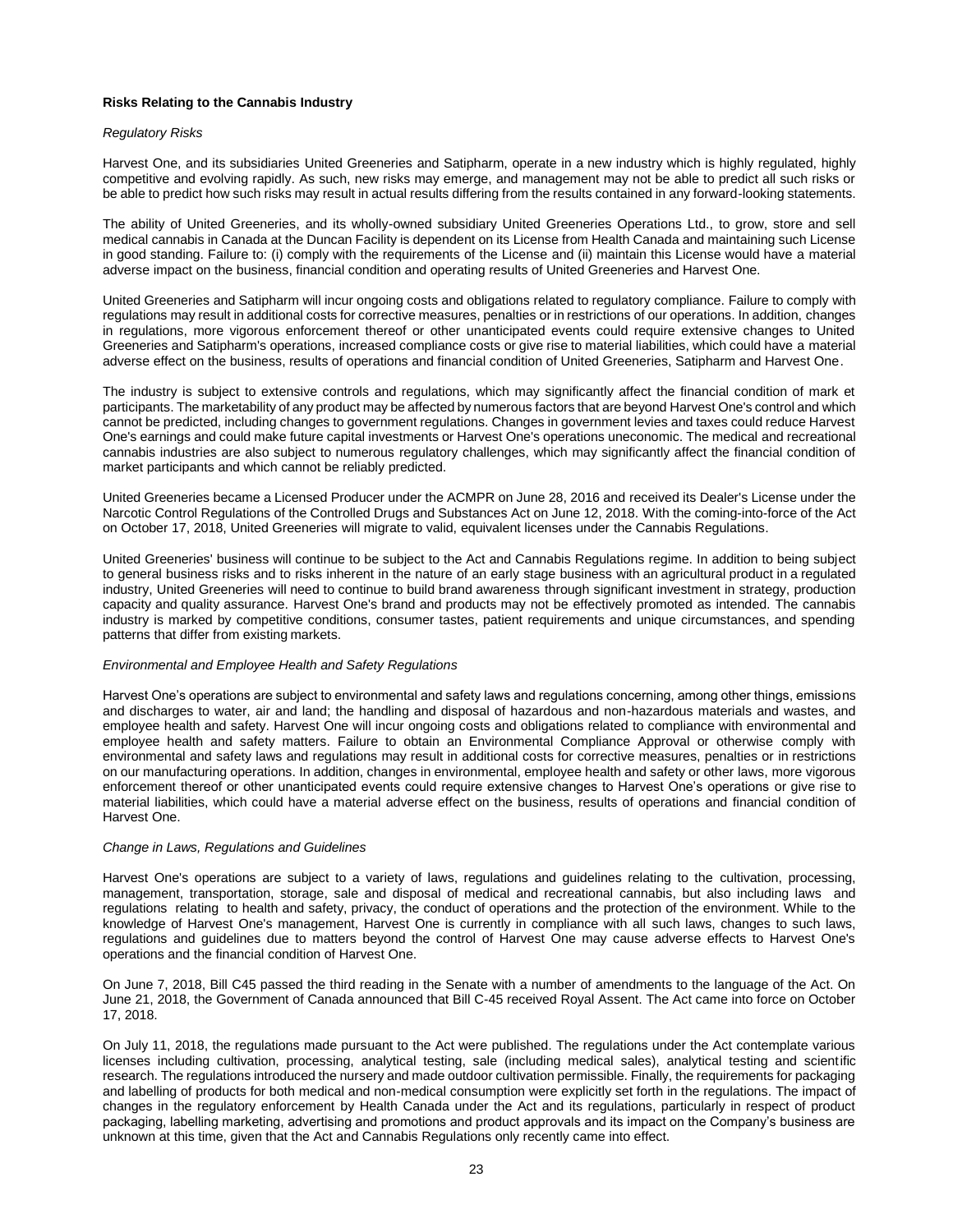Prior to the Act coming into force, only the sales of medical cannabis was legal in Canada. The medical cannabis regime was regulated federally pursuant to the CDSA and the ACMPR. The ACMPR regulated the production, sale and distribution of cannabis and cannabis oil extracts for medical purposes in Canada. The ACMPR provided for three possible options for Canadian residents who have been authorized by their health care practitioner to access cannabis for medical purposes:

- access quality-controlled cannabis by registering with a Licensed Producer;
- register with Health Canada to produce a limited amount of cannabis for their own medical purposes (starting materials (including cannabis seeds and plants) must be purchased from a Licensed Producer); or
- they can designate someone else who is registered with Health Canada to produce cannabis on their behalf (starting materials (such as cannabis seeds and plants) must be purchased from a Licensed Producer)

On July 11, 2018, the Cannabis Regulations were released by the government which, among other things, set forth the regulatory structure and process for the following:

- 1. Licenses, Permits and Authorizations;
- 2. Security Clearances;
- 3. Cannabis Tracking System;
- 4. Cannabis Products;
- 5. Packaging and Labelling;
- 6. Cannabis for Medical Purposes; and
- 7. Drugs Containing Cannabis.

# Licenses, Permits and Authorizations

The Cannabis Regulations provide that all licenses issued under the Act will be valid for a period of no more than five years and that no licensed activities can be conducted in a dwelling-house. The Cannabis Regulations also permit both outdoor and indoor cultivation of cannabis. The implications of the proposal to allow outdoor cultivation are not yet known, but such a development could be significant as it may reduce start-up capital required for new entrants in the cannabis industry. It may also ultimately lower prices as capital expenditure requirements related to growing outside are typically much lower than those associated with indoor growing.

Generally, the Act provides that licenses issued under the ACMPR that are in force immediately before the Act coming into force are deemed to be licenses issued under the corresponding provisions of the Act and any such licenses will continue in force until they may be revoked or they expire. For example, a license for production and sale of dried cannabis flower, cannabis resin, cannabis seeds, cannabis plants and cannabis oil under the ACMPR are deemed to be licenses for cultivation, processing and sale for medical purposes under the Act, provided that the license holder meets certain requirements.

Similarly, the Act generally provides that licenses pertaining to cannabis or its derivatives issued under the Narcotic Control Regulations that are in force immediately before the Act comes into force are deemed to be licenses issued under the corresponding provisions of the Act and any such licenses will continue in force until they are revoked or expire. For example, a license issued under the NCR authorizing cultivation of cannabis for scientific purposes will be a research license under the Act.

#### Security Clearances

The ACMPR required certain individuals to hold security clearances. For a corporation, this included officers and directors of the corporation. The Cannabis Regulations broaden the scope of individuals required to hold security clearances, including all individuals occupying key positions, individuals, such as shareholders, that have direct control over a license holder, and the officers and directors of any corporation having direct control over a license holder (e.g., officers and directors of a parent corporation). The Cannabis Regulations provide a three-month grace period for current license holders to identify those individuals that require security clearances and to apply for such security clearances (i.e., until January 17, 2019). Security clearances issued under the ACMPR are considered to be security clearances for the purposes of the Act and Cannabis Regulations.

# Cannabis Tracking System

Under the Act, the Minister of Health is authorized to establish and maintain a national cannabis tracking system. The purpose of this system is to track cannabis throughout the supply chain to help prevent diversion of cannabis into, and out of, the illicit market. The Cannabis Regulations provide the Minister of Health with the authority to make a ministerial order that would require certain persons named in such order to report specific information about their authorized activities with cannabis, in the form and manner specified by the Minister. The Minister of Health has introduced the Cannabis Tracking and Licensing System (CTLS). License holders are required to use the CTLS to, among other things, submit monthly reports to the Minister of Health, among other things.

# Cannabis Products

The Cannabis Regulations permit the sale to the public of dried cannabis, cannabis oil, fresh cannabis, cannabis plants, and cannabis seeds. The sale of edible cannabis products and concentrates (such as hashish, wax and vaping products) are currently prohibited but anticipated to be permitted within one year.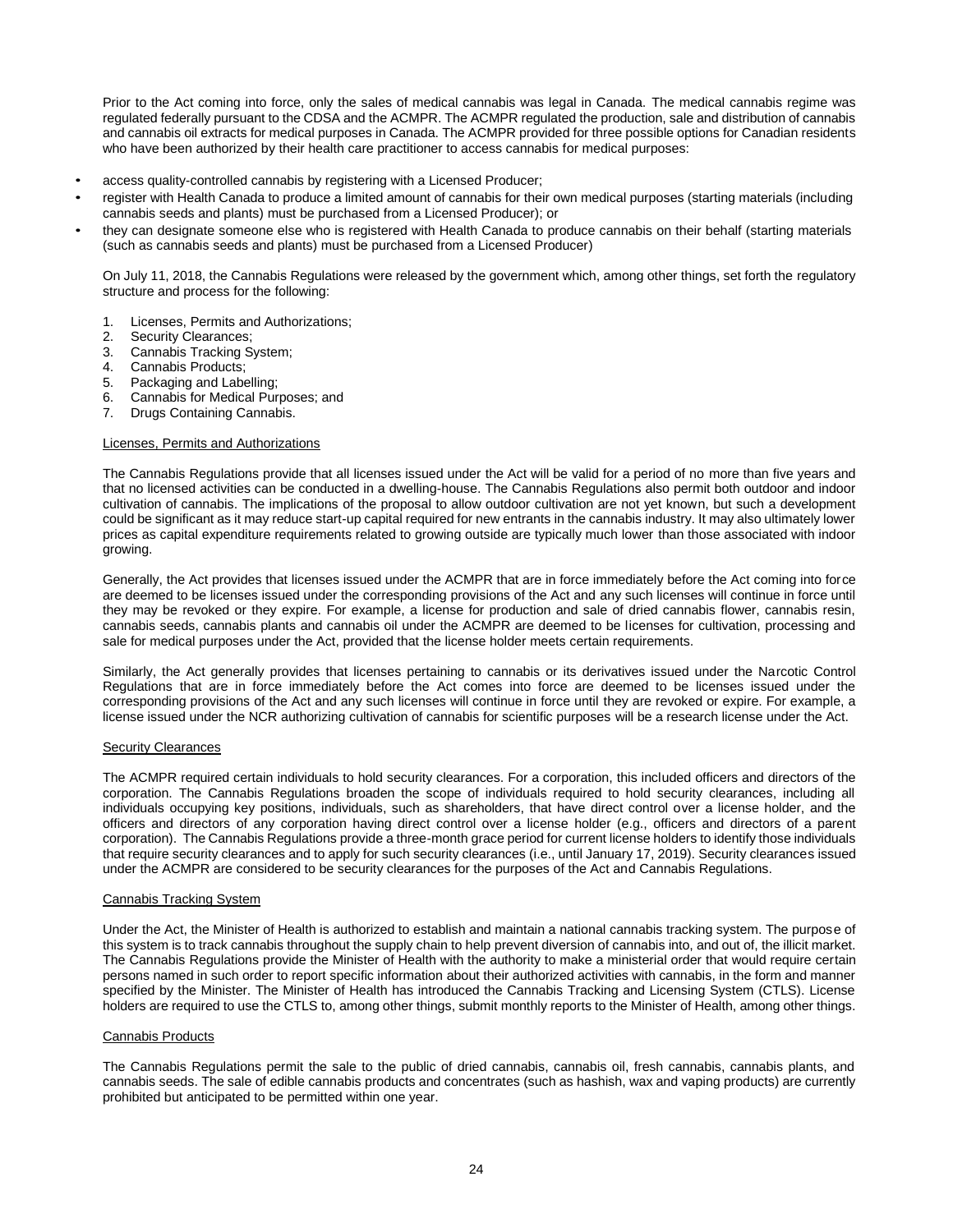The Cannabis Regulations acknowledge that a range of product forms should be enabled to help the legal industry displace the illegal market. Additional product forms that are mentioned under the Cannabis Regulations include vaporization cartridges manufactured with dried cannabis. Specific details related to these new products are to be set out in a subsequent regulatory proposal.

#### Packaging and Labelling

The Cannabis Regulations require plain packaging for cannabis products, including strict requirements for logos, colours and branding. The Cannabis Regulations further require mandatory health warnings, standardized cannabis symbol and specific product information. The Cannabis Regulations provide a six-month transitional period to allow licensed holders to sell cannabis products labelled in accordance with the ACMPR.

# Advertising

The Act introduces restrictions regarding the promotion of cannabis products. Subject to a few exceptions, all promotions of cannabis products are prohibited unless authorized by the Act.

#### Cannabis for Medical Purposes

On October 17, 2018, the medical cannabis regime moved under the Act and the Cannabis Regulations. The medical cannabis regulatory framework under the Act and the Cannabis Regulations remains substantively the same as previously existed under the CDSA and the ACMPR, with adjustments to create consistency with rules for non-medical use, improve patient access, and reduce the risk of abuse within the medical access system (see Part 14 of the Cannabis Regulations entitled "Access to Cannabis for Medical Purposes"). The sale of medical cannabis remains federally regulated and in each case, sales can only be made by an entity that holds a license to sell under the Cannabis Regulations to patients that have a medical document and have registered with the licensed entity. Note, a license to sell is not required to sell between federally licensed entities, such as between licensed cultivators, or to wholesalers or retailers in the recreational market. Just as with the medical cannabis regime under the ACMPR, under the Cannabis Regulations, customer (patients) need to obtain a medical document (i.e., prescription) from their doctor and then register as a client with a cannabis company that has a license to sell (the registration is only good for up to a year). Then the client can order from the cannabis company online or via telephone and the cannabis will be shipped directly to the client (max. 150 grams per month).

#### Provincial Regulatory Framework

While the Act provides for the regulation of the commercial production of cannabis for recreational purposes and related matters by the federal government, the Act proposes that the provinces and territories of Canada will have authority to regulate other aspects of recreational cannabis (similar to what is currently the case for liquor and tobacco products), such as sale and distribution, minimum age requirements, places where cannabis can be consumed, and a range of other matters.

There are essentially three general frameworks that the provinces and territories have proposed: (i) private cannabis retailers licensed by the province; (ii) government run retail stores; or (iii) a combination of both frameworks (e.g., privately licensed bricks and mortar retail stores, while online retail stores are operated by the applicable provincial government). Regardless of the framework, the recreational cannabis market will ultimately be supplied by federally licensed cultivators and processors. In many cases, the provinces that are proposing to have privately licensed retailers will have a government run wholesaler. Such privately licensed retail stores will be required to obtain their cannabis products from the wholesalers, while the wholesalers, in turn, acquire the cannabis products from the federally licensed cultivators and processors.

The impact of changes in the regulatory enforcement by Health Canada under the Act and its regulations, particularly in respect of product packaging, labelling, marketing, advertising and promotions and product approvals and its impact on Harvest One's business are currently unknown. In addition, there is no guarantee that provincial legislation regulating the distribution and sale of cannabis for adult use purposes will be enacted according to the terms announced by such provinces, or at all, or that any such legislation, if enacted, will create opportunities for growth. For example, the Provinces of Québec and New Brunswick have announced sales and distribution models that would create government-controlled monopolies over the legal retail and distribution of cannabis for adult use purposes in such provinces, which could limit the Company's opportunities in those provinces.

This evolving legal regime presents a risk to Harvest One in that legislators or the court may adopt changes that would have a negative impact on the business, financial condition or results of operations of the Company. While the potential impact of any of such changes is highly uncertain and fact dependent, it is not expected that any such changes would have an effect on Harvest One's operations that is materially different than the effect on similar-sized companies in the same business as Harvest One.

The industry is subject to extensive controls and regulations, which may significantly affect the financial condition of market participants. The marketability of any product may be affected by numerous factors that are beyond Harvest One's control and which cannot be predicted, such as changes to government regulations, including those relating to taxes and other government levies which may be imposed. Changes in government levies, including taxes, could reduce Harvest One's earnings and could make future capital investments or Harvest One's operations uneconomic. In addition, despite the legalization of recreational cannabis, the importation, exportation, production, testing, packaging, labelling, sending, delivery, transportation, sale, possession or disposal of cannabis or any class of cannabis will remain subject to extensive regulatory oversight. Such extensive controls and regulations may significantly affect the financial condition of market participants and prevent the realization of such market participants of any benefits from an expanded market for recreational cannabis products.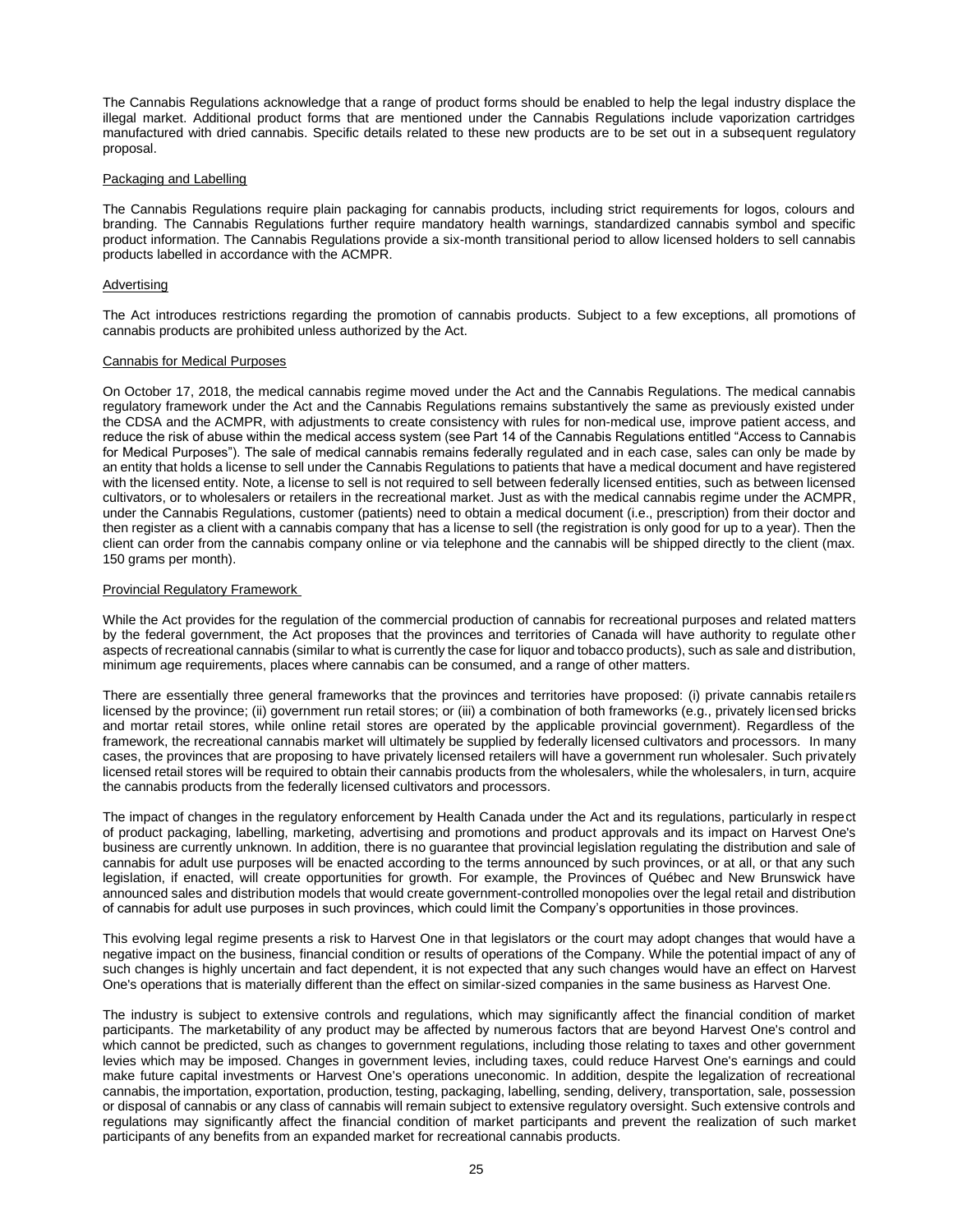# *Restrictions on Sales and Marketing*

The medical cannabis industry is in its early development stage and restrictions on sales and marketing activities imposed by Health Canada, various medical associations, other governmental or quasi-governmental bodies or voluntary industry associations may adversely affect Harvest One's ability to conduct sales and marketing activities and could have a material adverse effect on Harvest One's respective businesses, operating results and financial conditions.

#### *Competition*

The market for medical cannabis products appears to be sizable and Health Canada has only issued a limited number of licenses under the older ACMPR regime to produce and sell medical cannabis. There are, however, several hundred applicants for licenses. The number of licenses granted could have an impact on the operations of Harvest One. Because of the early stage of the industry in which Harvest One operates, Harvest One expects to face additional competition from new entrants. According to Health Canada there were 132 Licensed Producers as of the date of this MD&A. If the number of users of medical cannabis in Canada increases, the demand for products will increase and Harvest One expects that competition will become more intense, as current and future competitors begin to offer an increasing number of diversified products. Harvest One expects significant competition from other companies applying for production licenses that may have significantly greater financial, technical, marketing and other resources, may be able to devote greater resources to the development, promotion, sale and support of their products and services, and may have more extensive customer bases and broader customer relationships.

To remain competitive, Harvest One will require a continued level of investment in research and development, marketing, sales and client support. Harvest One may not have sufficient resources to maintain research and development, marketing, sales and client support efforts on a competitive basis which could materially and adversely affect the business, financial condition and results of operations of Harvest One. If Harvest One and its subsidiaries are not successful in investing sufficient resources in these areas, its ability to compete in the market may be adversely affected, which in turn could materially and adversely affect Harvest One's business, financial conditions and results of operation.

Additionally, there is potential that the industry will undergo consolidation, creating larger companies that may have increased geographic scope and other economies of scale. Increased competition by larger, better-financed competitors with geographic or other structural advantages could materially and adversely affect the business, financial condition and results of operations of Harvest One.

# *Agricultural Operations*

Since Harvest One's business will revolve mainly around the growth of cannabis, an agricultural product, the risks inherent with agricultural businesses will apply. Such risks may include disease and insect pests, among others. Although Harvest One expects to grow its product in a climate controlled, monitored, indoor location, there is not guarantee that changes in outside weather and climate will not adversely affect production. Further, any rise in energy costs may have a material adverse effect on Harvest One's ability to produce cannabis. And, further, Harvest One is currently exploring the business of growing product in greenhouse and/or outdoor growing conditions which will subject the product to new forms of airborne and other disease and pest, among other, risks.

# *Vulnerability to Rising Energy Costs*

Harvest One's cannabis growing operations consume considerable energy, making Harvest One vulnerable to rising energy costs. Rising or volatile energy costs may adversely impact the business of United Greeneries and its ability to operate profitably.

# *Fluctuating Prices*

Harvest One's revenues are expected to be in large part derived from the production, sale and distribution of cannabis. The price of production, sale and distribution of cannabis will fluctuate widely due to how young the cannabis industry is and is affected by numerous factors beyond Harvest One's control including international, economic and political trends, expectations of inflation, currency exchange fluctuations, interest rates, global or regional consumptive patterns, speculative activities and increased production due to new production and distribution developments and improved production and distribution methods. The effect of these factors on the price of product produced by Harvest One and, therefore, the economic viability of any of Harvest One's business, cannot accurately be predicted.

# *Product Liability*

As a manufacturer and distributor of products designed to be ingested or inhaled by humans, Harvest One faces an inherent risk of exposure to product liability claims, regulatory actions and litigation if its products are alleged to have caused lo ss or injury. In addition, the manufacture and sale of products involve the risk of injury or loss to consumers due to tampering by unauthorized third parties, product contamination and unauthorized use by consumers or other third parties. Previously unknown adverse reactions resulting from human consumption of Harvest One's products alone or in combination with other medications or substances could occur. Harvest One may be subject to various product liability claims, including that Harvest One's products caused death, injury, illness, or other loss. A product liability claim or regulatory action against Harvest One could result in increased costs, adversely affect Harvest One's reputation with its respective clients and consumers generally, and adversely affect the results of operations and financial conditions of Harvest One.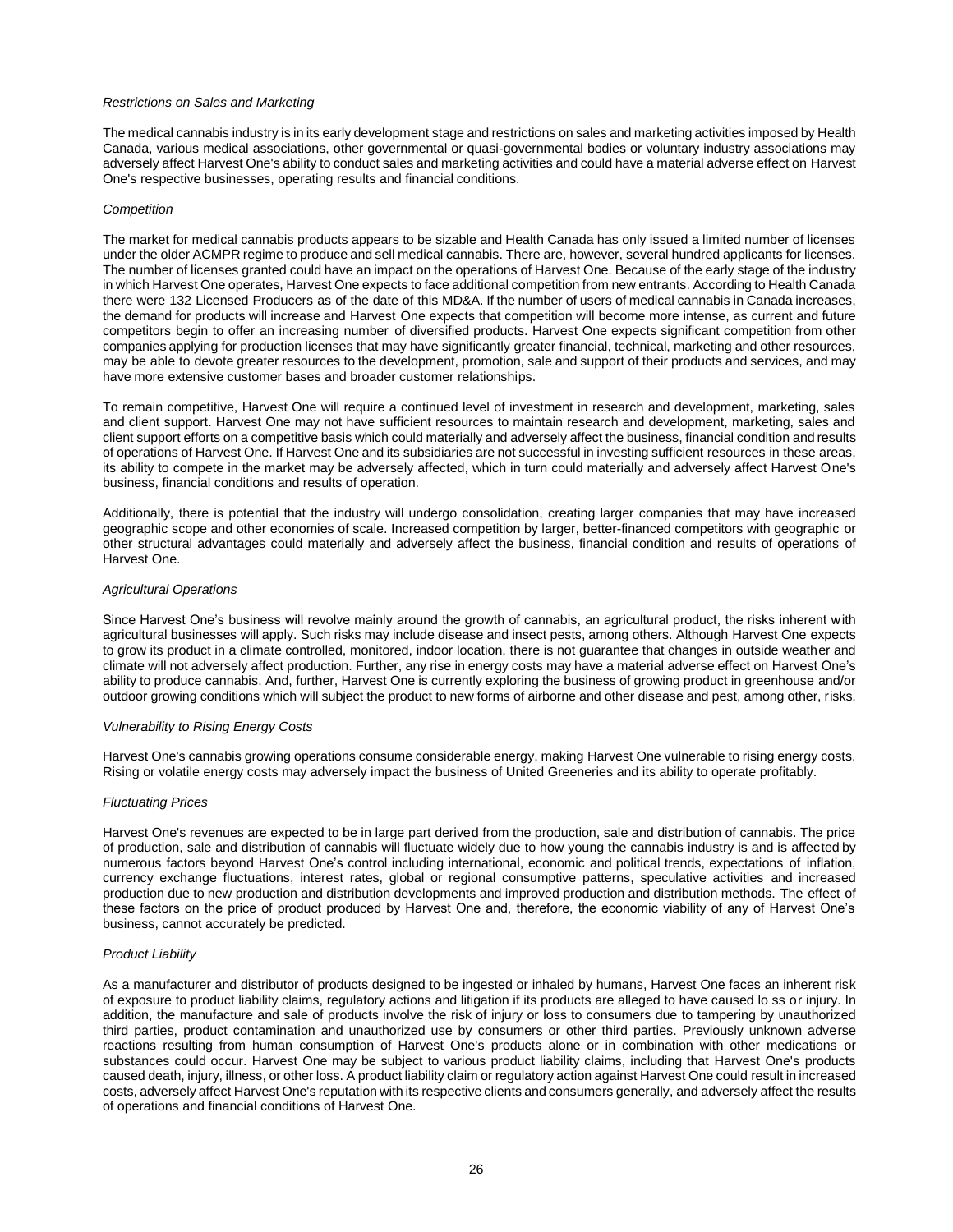There can be no assurance that Harvest One will be able to obtain or maintain product liability insurance on acceptable terms or with adequate coverage against potential liabilities. Such insurance is expensive and may not be available in the future on acceptable terms, or at all. An inability to obtain sufficient insurance coverage on reasonable terms could prevent or inhibit the commercialization of Harvest One's products.

# *Product Recalls*

Manufacturers and distributors of products may be subject to the recall or return of their products for a variety of reasons, including product defects, such as contamination, unintended harmful side effects or interactions with other substances, packaging safety and inadequate or inaccurate labeling disclosure. If any of Harvest One's products are recalled due to an alleged product defect or for any other reason, Harvest One could be required to incur the unexpected expense of the recall and any legal proceedings that might arise in connection with the recall. Harvest One may lose a significant amount of sales and may not be able to replace those sales at an acceptable margin or at all. In addition, a product recall may require significant management attention and otherwise distract from day to day operations.

#### *Operating Risk and Insurance Coverage*

Harvest One maintains insurance to protect its assets, operations and employees. While Harvest One believes its insurance coverage addresses all material risks to which it is exposed and is adequate and customary in its current state of operations, such insurance is subject to coverage limits and exclusions and may not be available for the risks and hazards to which Harvest One is exposed. Harvest One may be also unable to maintain insurance at economically feasible premiums. Insurance coverage may not continue to be available or may not be adequate to cover any resulting liability. Harvest One might also become subject to liability for pollution or other hazards which may not be insured against or which Harvest One may elect not to insure against because of premium costs or other reasons. Losses from these events may cause Harvest One to incur significant costs that could have a material adverse effect upon Harvest One's financial performance and results of operations.

# **CRITICAL ACCOUNTING JUDGEMENTS & ESTIMATES**

The preparation of the consolidated financial statements requires management to make judgments and estimates and form assumptions that affect the reporting amounts of assets and liabilities at the date of the consolidated financial statements and reporting amounts of revenues and expenses during the reporting period. On an ongoing basis, management evaluates its judgments and estimates in relation to assets, liabilities, revenue, and expenses. Management uses historical experience and various other factors it believes to be reasonable under the given circumstances as the basis for its judgments and estimates. Actual outcomes may differ from these estimates under different assumptions and conditions.

A detailed summary of all of the Company's significant accounting policies is included in Note 3 to the consolidated financial statements for the year ended June 30, 2018.

Areas that often require significant management estimates and judgement include biological assets and inventory, the estimated useful lives and depreciation of property, plant and equipment, the estimated useful lives and amortization of intangible assets, goodwill, share-based compensation, warrants, accruals, provisions and the determination of the functional currency. The following is an outline of the estimates that the Company considers as critical in the preparation of its consolidated financial statements:

- The Company fair values its biological assets and inventory which requires estimates and assumptions on the stage of growth of the cannabis plants up to the point of harvest, harvesting costs, selling costs, average or expected selling price, wastage and expected yields for the cannabis plants.
- The Company has recorded depreciation and amortization which requires estimates of the useful lives and when the asset is available for use, which are determined through the exercise of judgment. The assessment of any impairment of these assets is dependent upon estimates of recoverable amounts that consider factors such as economic and market conditions and the useful lives of the assets.
- The Company has recorded stock-based compensation using the *Black-Scholes Pricing Model*, which includes key estimates such as the rate of forfeiture of options granted, the expected life of the option, the volatility of the Company's share price, and the riskfree interest rate.
- The Company has recorded certain warrants using the *Black-Scholes Pricing Model*, which requires includes key estimates such as the expected life of the warrants, the volatility of the Company's share price, and the risk-free interest rate.
- Judgement is used in determining whether an acquisition is a business combination or an asset acquisition. The Company must determine whether it is the acquirer or acquiree in each acquisition. Under IFRS 3 – *Business Combinations*, the acquirer is the entity that obtains control of the acquiree in the acquisition. If it is not clear which entity is the acquirer, additional information must be considered, such as the combined entity's relative voting rights, existence of a large minority voting interest, composition of the governing body and senior management, and the terms behind the exchange of equity interest.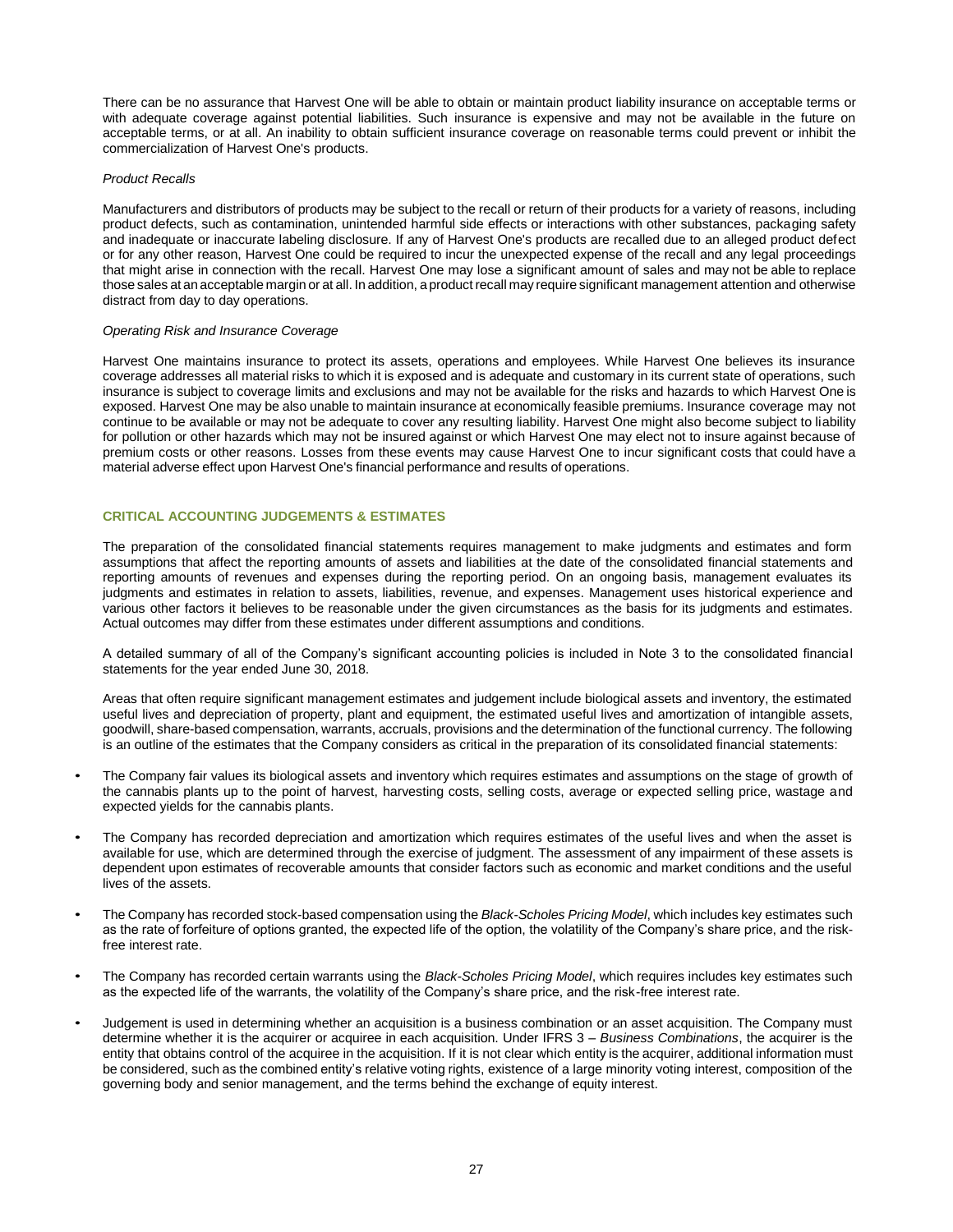# **RECENT ACCOUNTING PRONOUNCEMENTS**

The adoption of the new and revised standards, amendments and interpretations issued by the IASB effective for periods beginning on or after July 1, 2017 has not had a material impact on the accounting policies, methods of computation or presentation applied by the Company.

Additional new or amended accounting standards that have been previously issued by the IASB but are not yet effective, and have not been applied by the Company, are as follows:

# **IFRS 15 Revenue from Contracts with Customers ("IFRS 15")**

IFRS 15 was issued by the IASB in May 2014 and specifies how and when revenue should be recognized based on a five-step model, which is applied to all contracts with customers. The Company will adopt IFRS 15 effective July 1, 2018. The Company is currently completing its assessment of the impact of this new standard.

#### **IFRS 9 Financial Instruments ("IFRS 9")**

IFRS 9 was issued by the IASB in November 2009 and October 2010 and will replace IAS 39 – *Financial Instruments: Recognition and Measurement* ("IAS 39"). IFRS 9 uses a single approach to determine whether a financial asset is measured at amortized cost or fair value, replacing the multiple rules in IAS 39. The approach in IFRS 9 is based on how an entity manages its financial instruments in the context of its business model and the contractual cash flow characteristics of the financial assets. Financial liabilities are classified in a similar manner as under IAS 39. The Company will adopt IFRS 9 effective July 1, 2018. The Company is currently completing its assessment of the impact of this new standard.

# **IFRS 16 Leases ("IFRS 16")**

IFRS 16 was issued by the IASB in January 2016 and specifies the requirements to recognize, measure, present and disclose leases. The standard provides a single lessee accounting model, requiring lessees to recognize assets and liabilities for all leases unless the lease term is 12 months or less and the underlying asset has a low value. IFRS 16 is effective for the Company for its year ended June 30, 2020, and a lessee shall either apply IFRS 16 with full retrospective effect or alternatively not restate comparative information but recognize the cumulative effect of initially applying IFRS 16 as an adjustment to opening equity at the date of initial application. The Company is continuing to assess the impact of this new standard.

#### **MANAGEMENT'S RESPONSIBILITY FOR FINANCIAL STATEMENTS**

Information provided in this MD&A, including the consolidated financial statements, is the responsibility of management. In the preparation of these consolidated financial statements, estimates are sometimes necessary to make a determination of future value or certain assets or liabilities. Management believes such estimates have been based on careful judgments and have been properly reflected in the accompanying consolidated financial statements. Management maintains a system of internal controls to provide reasonable assurance that the Company's assets are safeguarded and to facilitate the preparation of relevant and timely information.

# **MANAGEMENT'S REPORT ON DISCLOSURE CONTROLS AND PROCEDURES**

Management of the Company has established processes to provide them sufficient knowledge to support representations that they have exercised reasonable diligence that (i) the consolidated financial statements do not contain any untrue statement of material fact or omit to state a material fact required to be stated or that is necessary to make a statement not misleading in light of the circumstances under which it is made, as of the date of and for the periods presented by the consolidated financial statements; and (ii) the consolidated financial statements fairly present in all material respects the financial condition, results of operations and cash flows of the Company, as of the date of and for the periods presented. There have been no significant changes in the Company's disclosure controls and procedures during the year ended June 30, 2018.

# **LIMITATIONS OF CONTROLS AND PROCEDURES**

The Company's management, including the Chief Executive Officer and the Chief Financial Officer, believe that any system of controls and procedures over financial reporting and disclosure, no matter how well conceived and operated, can provide only reasonable, not absolute, assurance that the objectives of the control system are met. Further, the design of a control system must reflect the fact that there are resource constraints, and the benefits of controls must be considered relative to their costs. Because of the inherent limitations in all control systems, they cannot provide absolute assurance that all control issues and instances of fraud, if any, within the Company have been prevented or detected. These inherent limitations include the realities that judgments in decision-making can be faulty, and that breakdowns can occur because of simple error or mistake. Additionally, controls can be circumvented by the individual acts of some persons, by collusion of two or more people, or by unauthorized override of the control. The design of any system of controls also is based in part upon certain assumptions about the likelihood of future events, and there can be no assurance that any design will succeed in achieving its stated goals under all potential future conditions. Accordingly, because of the inherent limitations in a cost-effective control system, misstatements due to error or fraud may occur and not be detected.